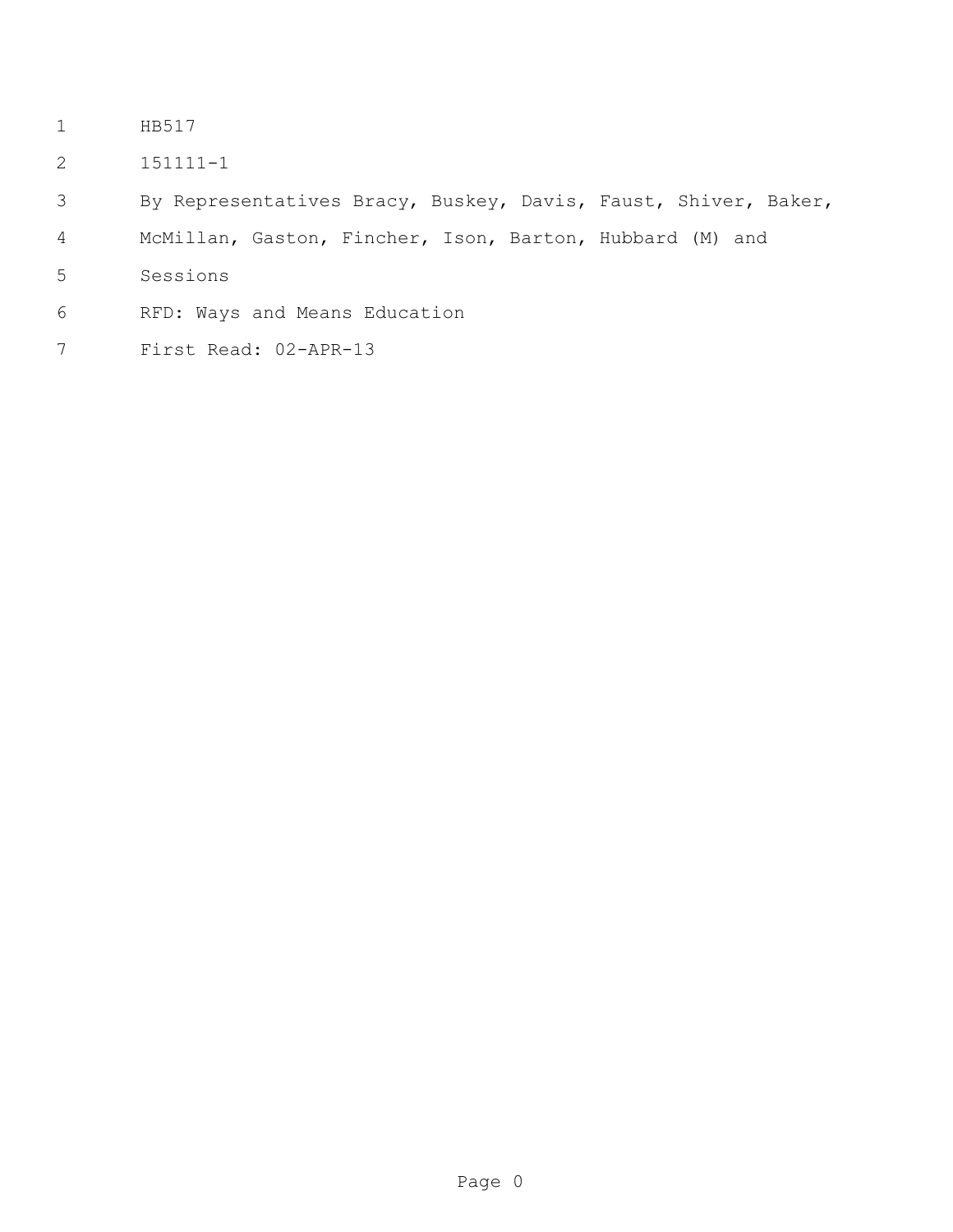151111-1:n:04/01/2013:KMS/tj LRS2013-1706 SYNOPSIS: This bill authorizes the Alabama Public School and College Authority to sell and issue up to \$20,000,000 in aggregate principal amount of bonds in addition to all other bonds previously issued by the authority for the purpose of providing funds to rebuild and equip Murphy High School in Mobile, Alabama, that suffered tornado damage on December 25, 2012. This bill also authorizes the authority to provide for the details of the bonds and for the 18 terms of the sale thereof; and to make an appropriation and pledge for payment of the principal of and interest on the bonds of proceeds from specific excise taxes and other specific and dedicated appropriations to the extent necessary to pay the principal and interest at their respective maturities; to authorize the authority to pledge for payment of the principal of and interest on the bonds the monies so appropriated and pledged; to provide for the investment of funds by the State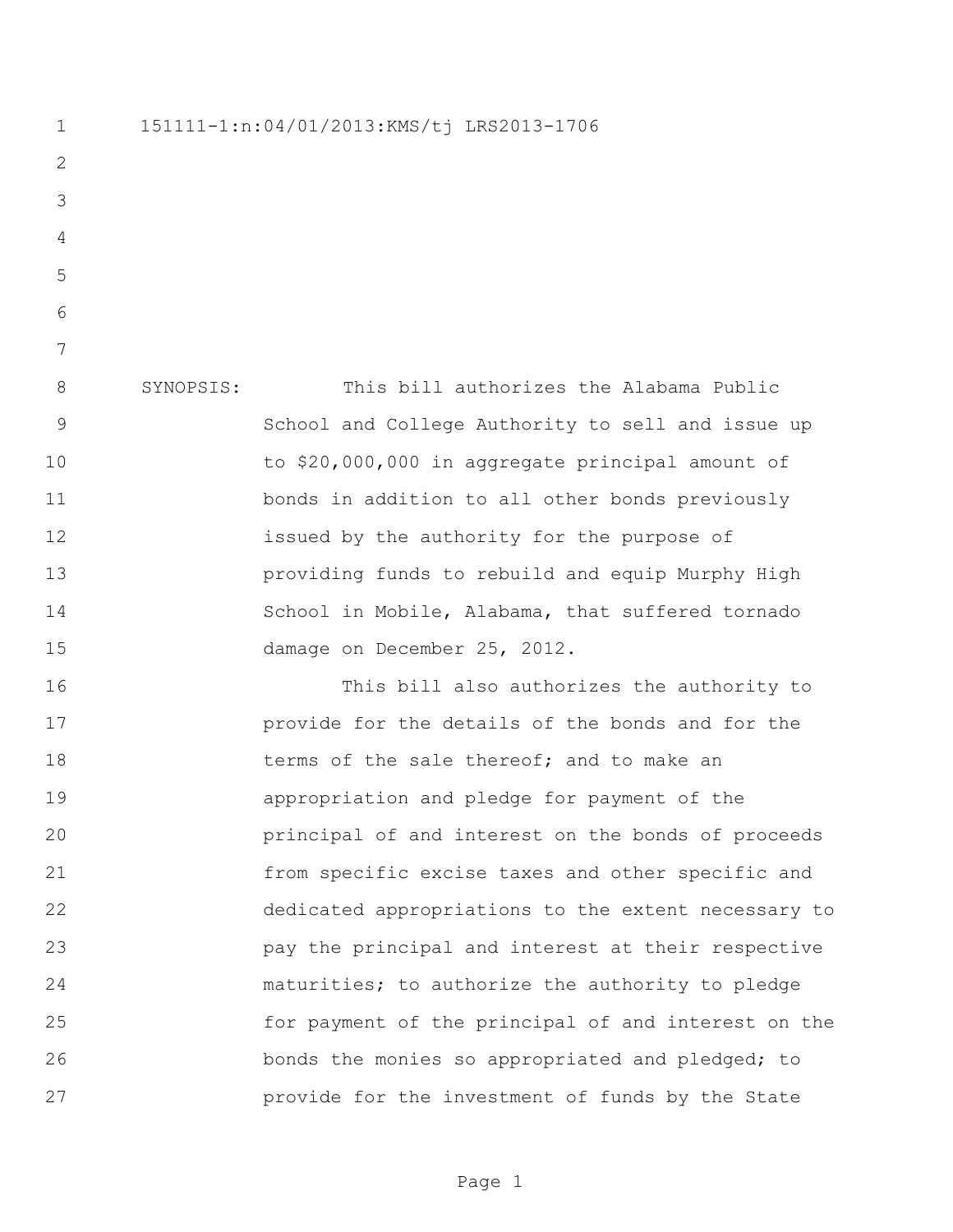Treasurer; to provide that the bonds shall be limited obligations of the authority payable solely out of the funds so appropriated and pledged so that the bonds will not create a debt or obligation of the state; to provide that the bonds and the income therefrom shall be exempt from taxation in 7 this state and the bonds may be used to secure deposits of funds of this state and its political subdivisions, instrumentalities, and agencies, and 10 for investment of fiduciary funds; to authorize the authority to establish procedures and requirements to ensure compliance with the tax covenants with 13 Which the authority must comply; to exempt the 14 bonds from the usury laws of this state; to authorize the issuance of refunding bonds by the **16 authority** and give details of such refunding; to **provide for the employment of attorneys, fiscal** 18 advisors, trustees, paying agents, investment bankers, banks and underwriters and for the payment of all expenses incurred in the issuance of the bonds; to provide that after payment of the expenses of the issuance of the bonds the proceeds from the sale thereof shall be disbursed on orders or warrants issued by or under the direction of the authority for the purposes for which the bonds are authorized to be issued; to provide for the timely expenditure of the proceeds from the sale of the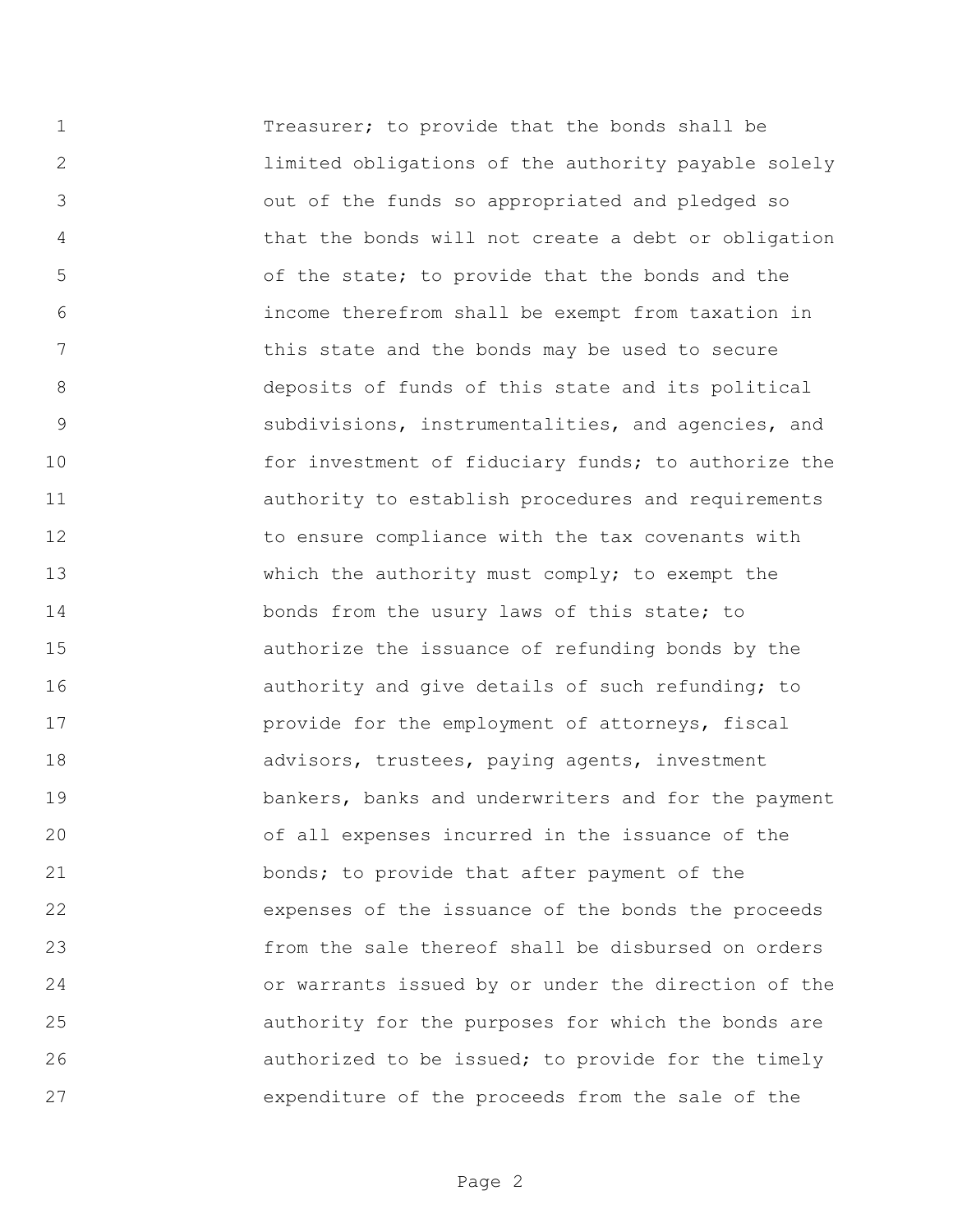bonds; to provide that if any portion of this act shall be held invalid such holding shall not affect the validity of any other portion thereof; and to authorize the authority to reimburse the Building Commission, the Department of Finance, and the State Treasurer's Office for costs incurred in providing services for the authority. A BILL TO BE ENTITLED 11 AN ACT To authorize the Alabama Public School and College Authority to sell and issue up to \$20,000,000 in aggregate principal amount of additional bonds to provide funds to pay the cost of rebuilding and equipping Murphy High School in Mobile, Alabama, that suffered tornado damage on December 25, 2012; to authorize the authority to provide for the details of 19 the bonds and the sale and issuance thereof: to make an appropriation and pledge for payment of the principal of and interest on the bonds from specific taxes necessary to pay the principal and interest at their respective maturities; to authorize the authority to pledge for payment of the principal of and interest on the bonds the funds that are appropriated and pledged; to provide for the investment of funds by the 26 State Treasurer; to provide that the bonds not constitute a debt of the state but shall be limited obligations payable out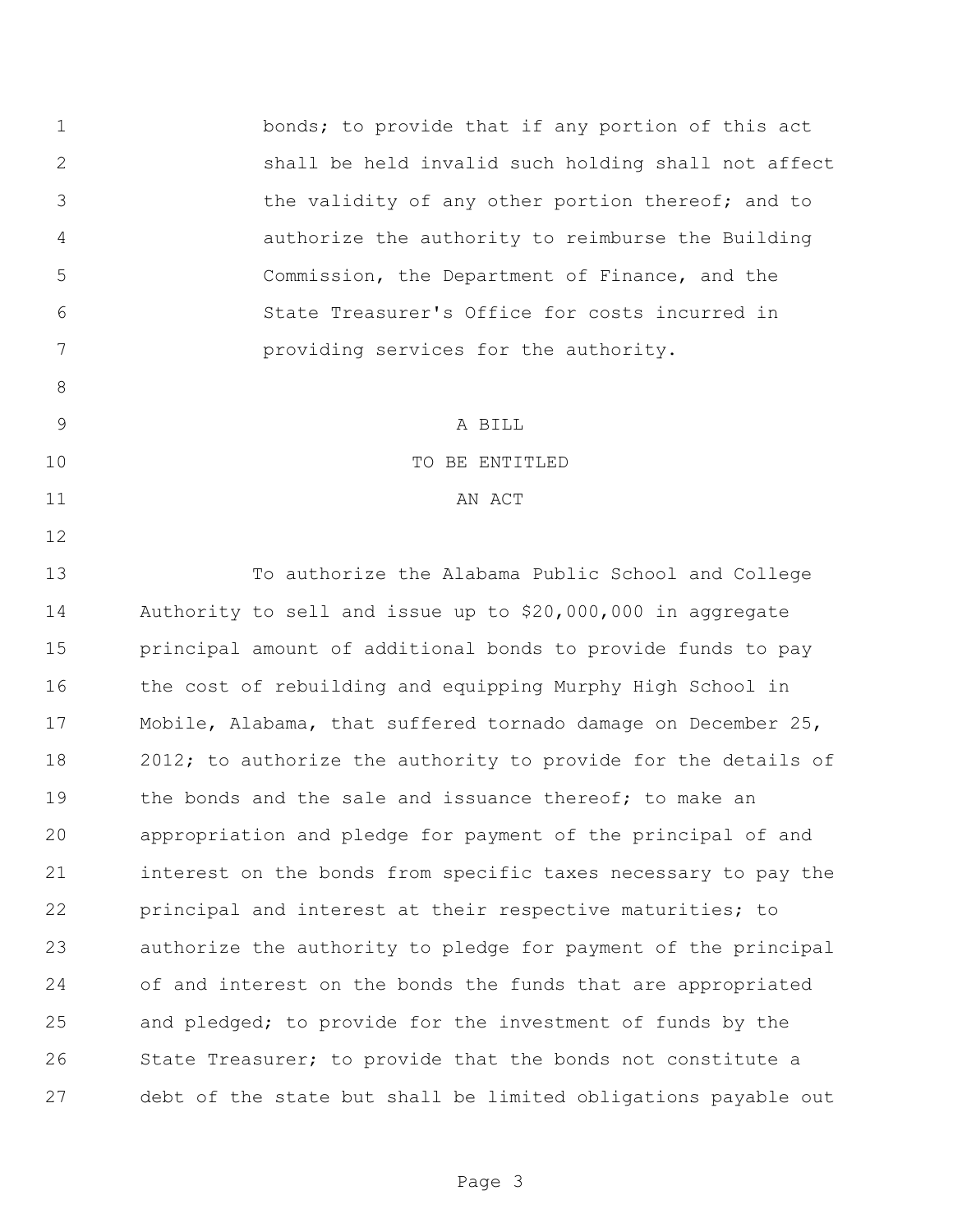of the funds appropriated and pledged therefor; to provide that the bonds and the income therefrom shall be exempt from taxation in this state and that the bonds may be used to secure deposits of funds of this state and its political subdivisions, instrumentalities, and agencies, and for investment of fiduciary funds; to authorize the authority to establish procedures and requirements to ensure compliance with tax covenants with which the authority must comply; to exempt the bonds from the usury laws of the state; to authorize the authority to issue refunding bonds and give details of such refunding; to provide for the employment of attorneys, fiscal advisors, trustees, paying agents, investment bankers, banks and underwriters and for the payment of all expenses incurred in the issuance of the bonds; to provide that after payment of the expenses of the issuance of the bonds the proceeds from the sale thereof shall be disbursed on orders or warrants issued by or under the direction of the authority for the purposes for which the 19 bonds are authorized to be issued; to provide for the timely expenditure of the proceeds from the sale of the bonds; to provide that if any portion of this act should be held invalid such holding shall not affect the validity of any other portion thereof; and to authorize the authority to reimburse the Building Commission, the Department of Finance, and the State Treasurer's Office for costs incurred in providing services for the authority.

BE IT ENACTED BY THE LEGISLATURE OF ALABAMA:

Page 4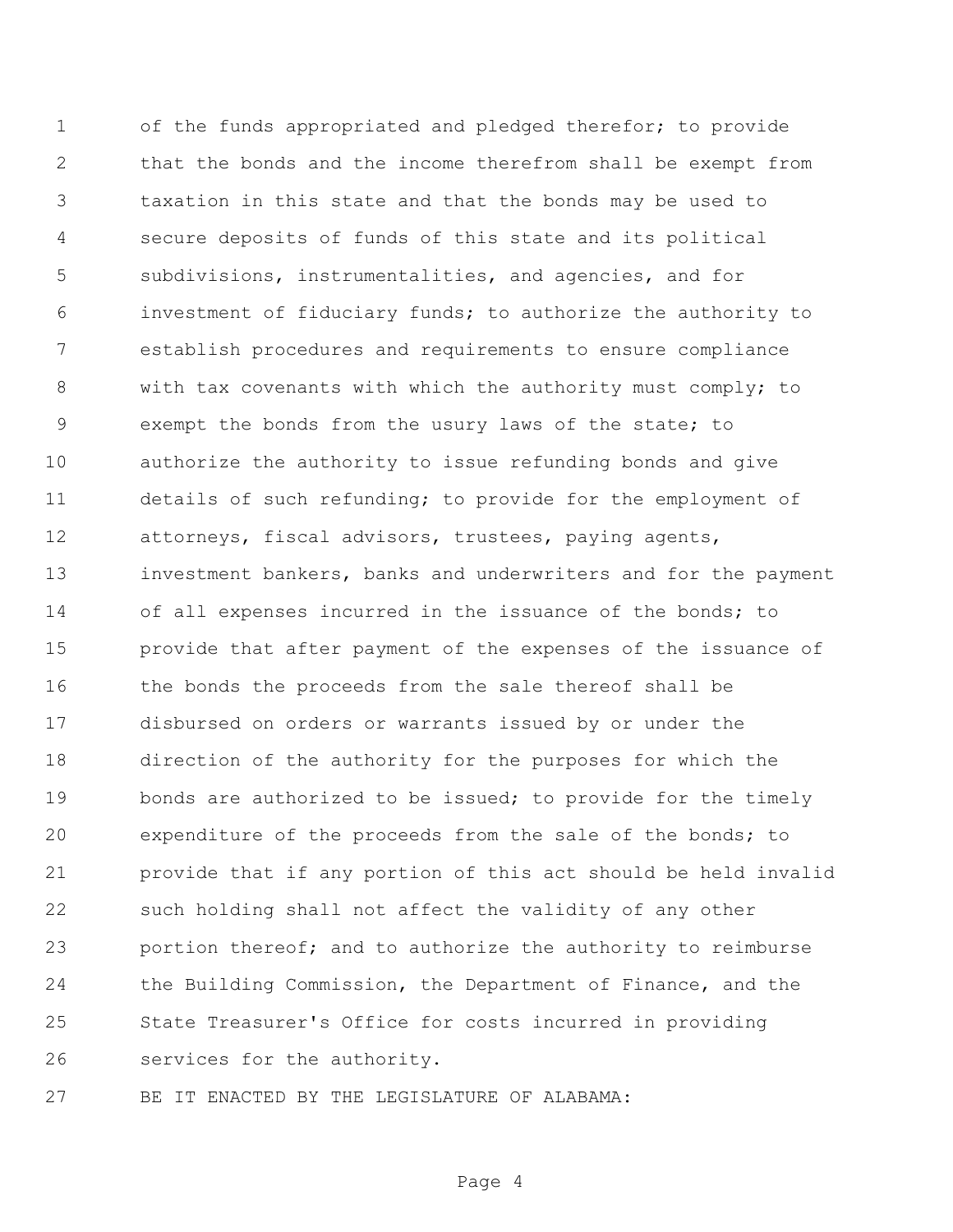Section 1. Wherever used in this act, the following terms shall have the following meanings respectively, unless the context clearly indicates otherwise:

 (1) 1965 Act. Act No. 243 enacted at the 1965 First Special Session of the Legislature, codified as Title 16, Chapter 16, Code of Alabama 1975.

 (2) 1971 Acts. Act No. 94 enacted at the 1971 First Special Session of the Legislature, Act No. 2428 enacted at the 1971 Regular Session of the Legislature, and Act No. 56 enacted at the 1971 Second Special Session of the Legislature.

 (3) 1973 Act. Act No. 1277 enacted at the 1973 Regular Session of the Legislature as amended by Act No. 73 enacted at the 1975 Third Special Session of the Legislature and Act No. 1223 enacted at the 1975 Regular Session of the Legislature.

 (4) 1978 Act. Act No. 138 enacted at the 1978 Second Special Session of the Legislature, as amended by Act No. 79-41 enacted at the 1979 Special Session of the Legislature and Act No. 81-827 enacted at the 1981 Regular Session of the Legislature.

 (5) 1985 Act. Act No. 85-943 enacted at the 1985 Second Special Session of the Legislature.

 (6) 1990 Act. Act No. 90-280 enacted at the 1990 Regular Session of the Legislature.

 (7) 1995 Act. Act No. 95-752 enacted at the 1995 Regular Session of the Legislature.

Page 5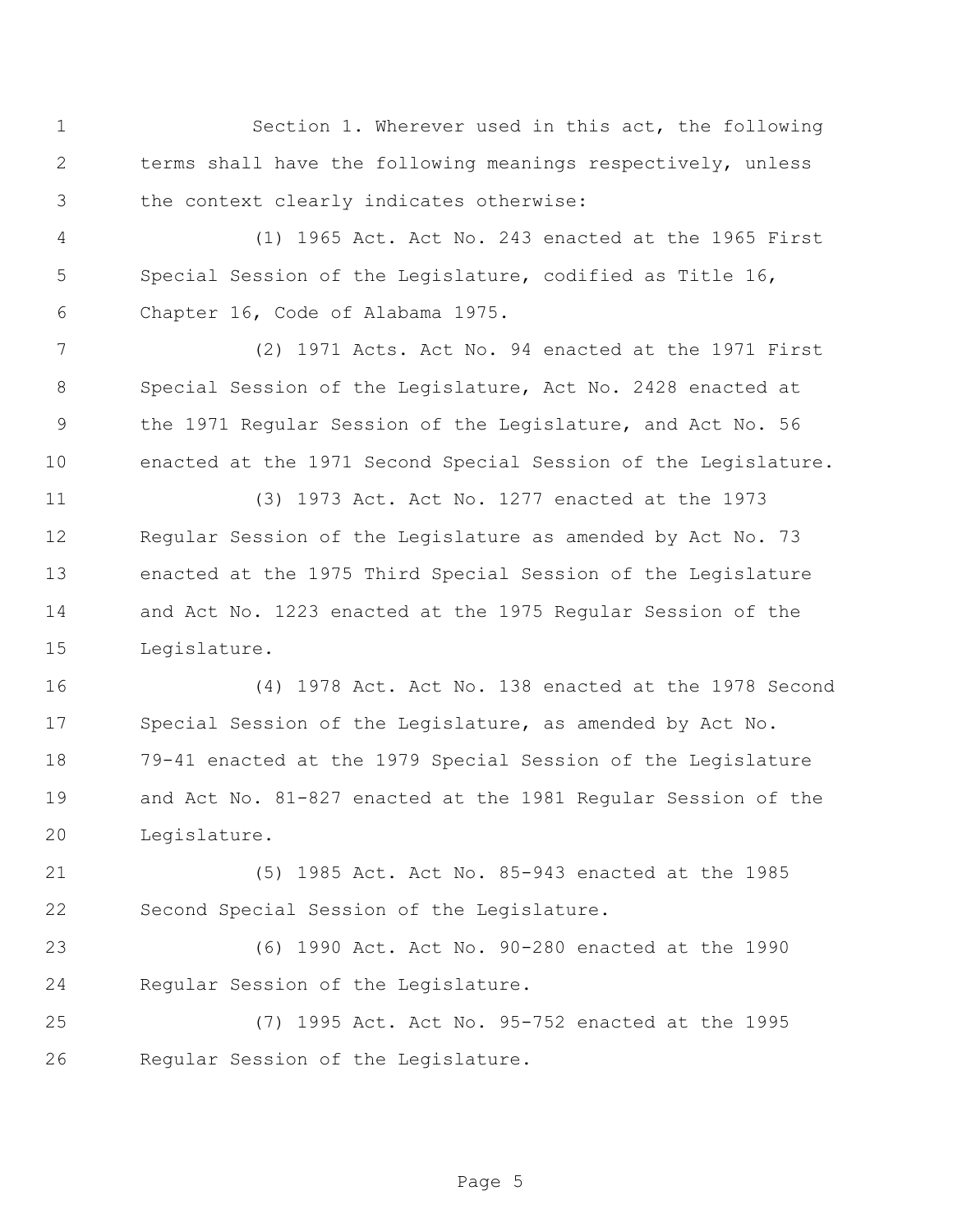- (8) 1998 Act. Act No. 98-373 enacted at the 1998 Regular Session of the Legislature.
- (9) 1999 Act. Act No. 99-348 enacted at the 1999 Regular Session of the Legislature.

 (10) 2001 Act. Act No. 2001-668 enacted at the 2001 Regular Session of the Legislature.

 (11) 2002 Act. Act No. 2002-240 enacted at the 2002 8 Regular Session of the Legislature.

 (12) 2003 Act. Act No. 2003-436 enacted at the 2003 Second Special Session of the Legislature.

 (13) 2007 Act. Act No. 2007-415 enacted at the 2007 Regular Session of the Legislature.

 (14) 2010 Act. Act No. 2010-720 enacted at the 2010 14 Regular Session of the Legislature.

 (15) AUTHORITY. The Public School and College Authority.

 (16) BONDS. Except where that word is used with 18 reference to bonds issued under another act, those bonds, other than refunding bonds, issued under the provisions of this act.

 (17) CAPITAL IMPROVEMENT. Capital outlay projects that include the planning, designing, inspection, purchasing, construction, reconstruction, enlargement, improvement, repair, or renovation of permanent buildings containing classrooms, offices, libraries, laboratories, clinical or teaching facilities, dormitories, vocational and professional and industrial training facilities, research facilities,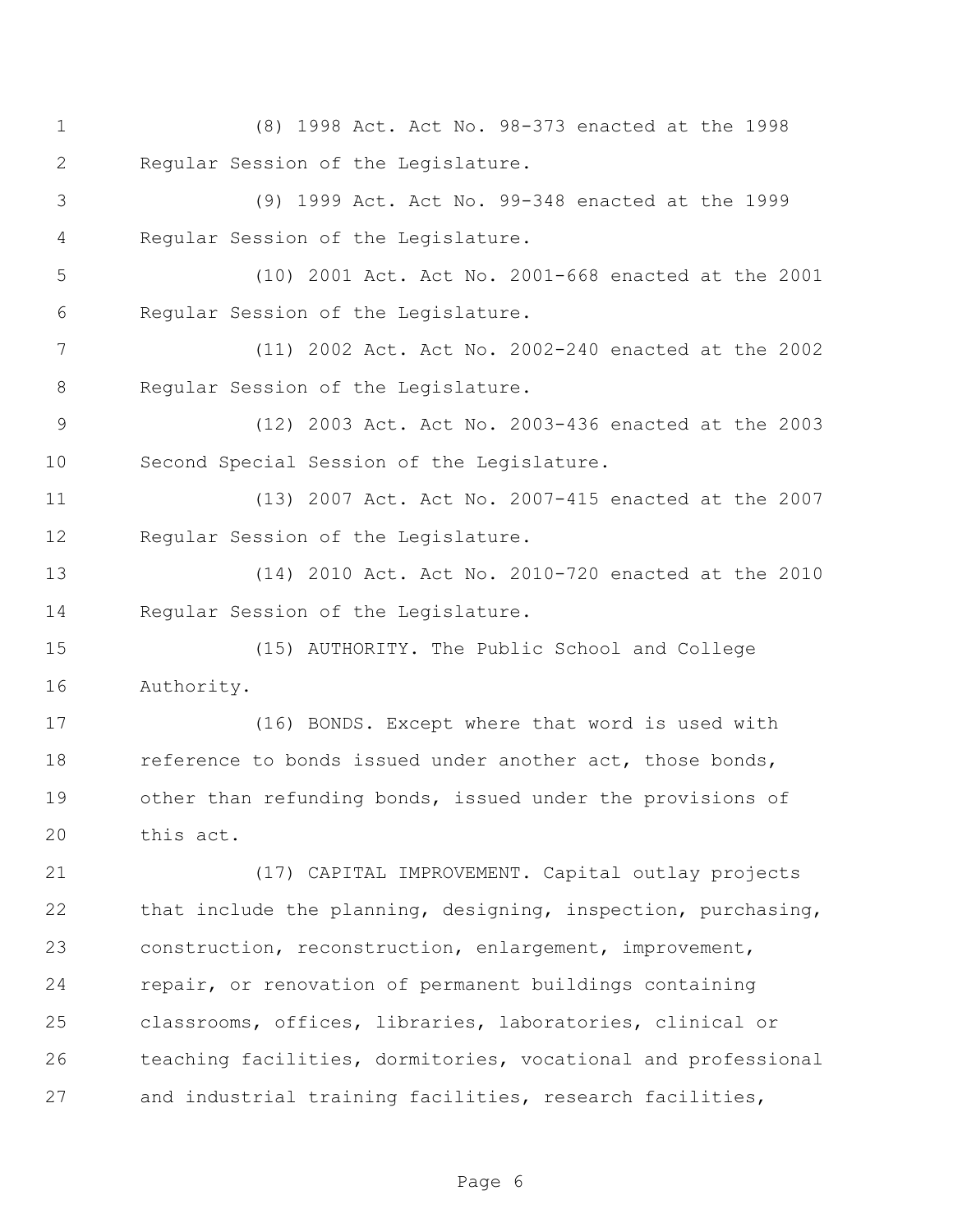academic structures to reduce portable classrooms or substandard classroom facilities, related improvements and land as sites therefor, together with furnishings and equipment required for the operation of the facilities and the programs provided therein.

 (18) COMMISSION. The Building Commission created by Section 41-9-140, Code of Alabama 1975, and its successors as 8 the state agency for awarding construction contracts and supervising construction.

 (19) GOVERNMENT SECURITIES. Any bonds or other obligations which as to principal and interest constitute direct obligations of, or are unconditionally guaranteed by, the United States of America, including obligations of any federal agency to the extent such obligations are unconditionally guaranteed by the United States of America and any certificates or any other evidences of an ownership interest in such obligations of, or unconditionally guaranteed by, the United States of America or in specified portions thereof (which may consist of the principal thereof or the interest thereon).

(20) LEGISLATURE. The Legislature of Alabama.

 (21) PERMITTED INVESTMENTS. (i) Government Securities; (ii) bonds, debentures, notes, or other evidences of indebtedness issued by any of the following agencies: Bank for Cooperatives; Federal Intermediate Credit Banks; Federal Financing Bank; Federal Home Loan Banks; Federal Farm Credit Bank; Export-Import Bank of the United States; Federal Land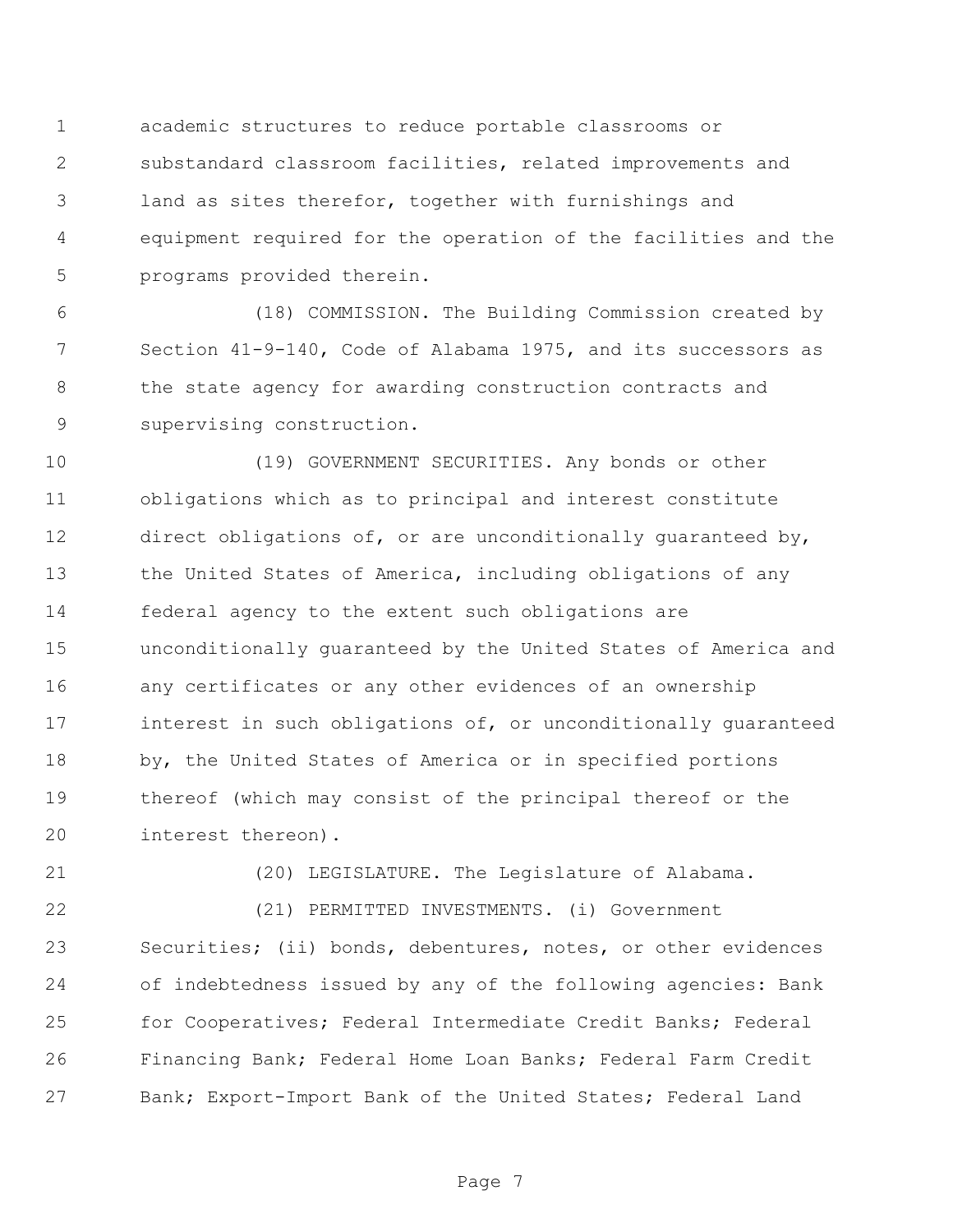Banks; or Farmers Home Administration or any other agency or corporation which has been or may hereafter be created by or pursuant to an act of the Congress of the United States as an agency or instrumentality thereof; (iii) bonds, notes, pass through securities, or other evidences of indebtedness of Government National Mortgage Association and participation certificates of Federal Home Loan Mortgage Corporation; (iv) full faith and credit obligations of any state, provided that at the time of purchase such obligations are rated at least "AA" by Standard & Poor's Ratings Group and at least "Aa" by Moody's Investors Service; (v) public housing bonds issued by public agencies or municipalities and fully secured as to the payment of both principal and interest by contracts with the United States of America, or temporary notes, preliminary notes, or project notes issued by public agencies or municipalities, in each case fully secured as to the payment to both principal and interest by a requisition or payment agreement with the United States of America; (vi) time deposits evidenced by certificates of deposit issued by banks or savings and loan associations which are members of the Federal Deposit Insurance Corporation, provided that, to the extent such time deposits are not covered by federal deposit insurance, such time deposits (including interest thereon) are fully secured by a pledge of obligations described in clauses  $(i)$ ,  $(ii)$ ,  $(iii)$ , and  $(v)$  above, which at all times have a market value not less than the amount of such bank time deposits required to be so secured and which meet the greater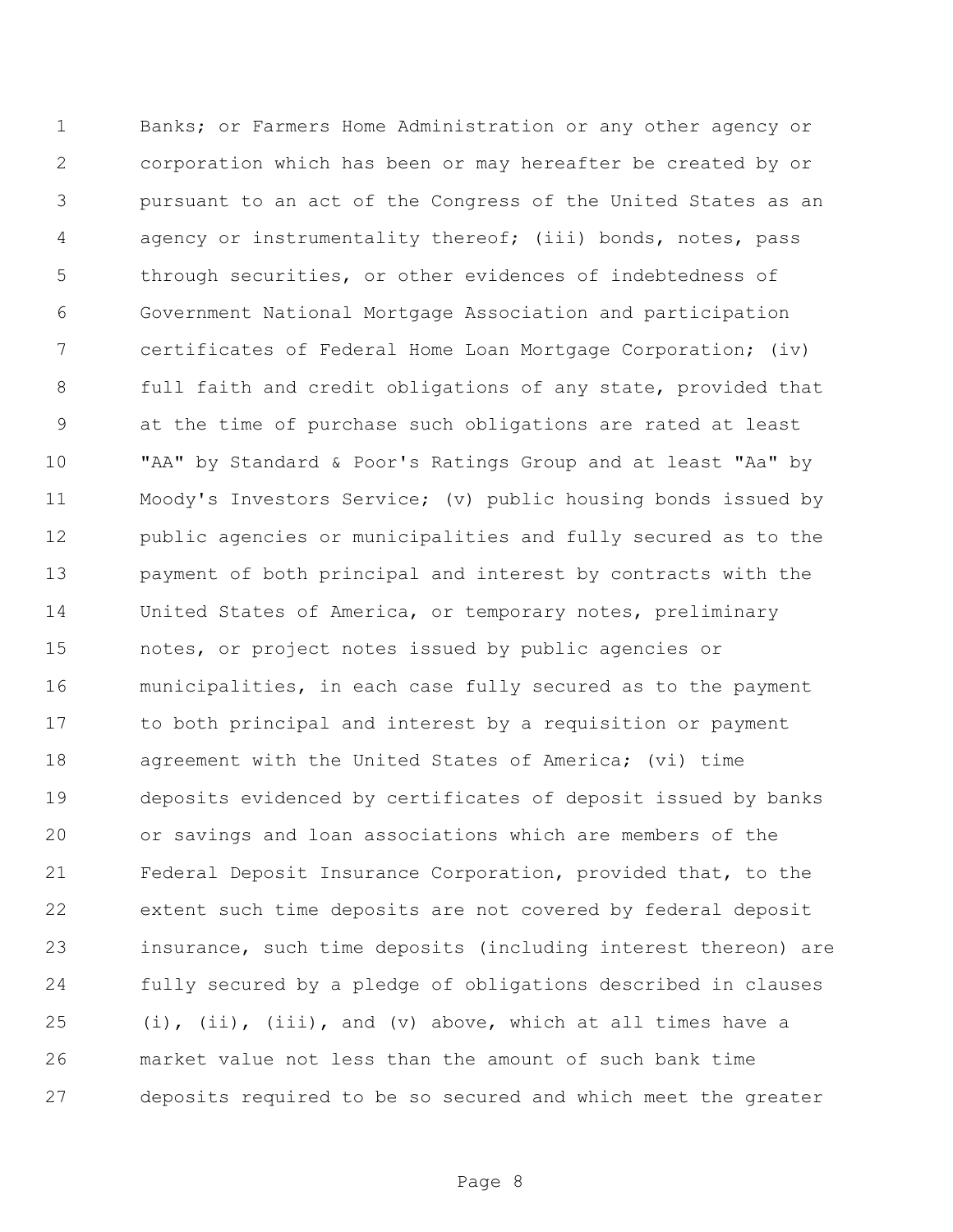of 100 percent collateralization or the "AA" collateral levels established by Standard & Poor's Ratings Group for structured financings; (vii) repurchase agreements for obligations of the 4 type specified in clauses (i), (ii), (iii), and (v) above, provided such repurchase agreements are fully collateralized and secured by such obligations which have a market value at least equal to the purchase price of such repurchase agreements which are held by a depository satisfactory to the State Treasurer in such manner as may be required to provide a perfected security interest in such obligations, and which meet the greater of 100 percent collateralization or the "AA" collateral levels established by Standard & Poor's Ratings Group for structured financings; and (viii) uncollateralized investment agreements with, or certificates of deposit issued by, banks or bank holding companies, the senior long-term securities of which are rated at least "AA" by Standard & Poor's Ratings Group and at least "Aa" by Moody's Investors Service.

 (22) REFUNDING BONDS. Those refunding bonds issued under the provisions of this act.

21 (23) STATE. The State of Alabama.

 (24) TRUST FUND. The Education Trust Fund, formerly designated as the Alabama Special Educational Trust Fund, the name of which was changed to the Education Trust Fund, effective October 1, 1996, pursuant to Act No. 95-264 enacted at the 1995 Regular Session of the Legislature.

Page 9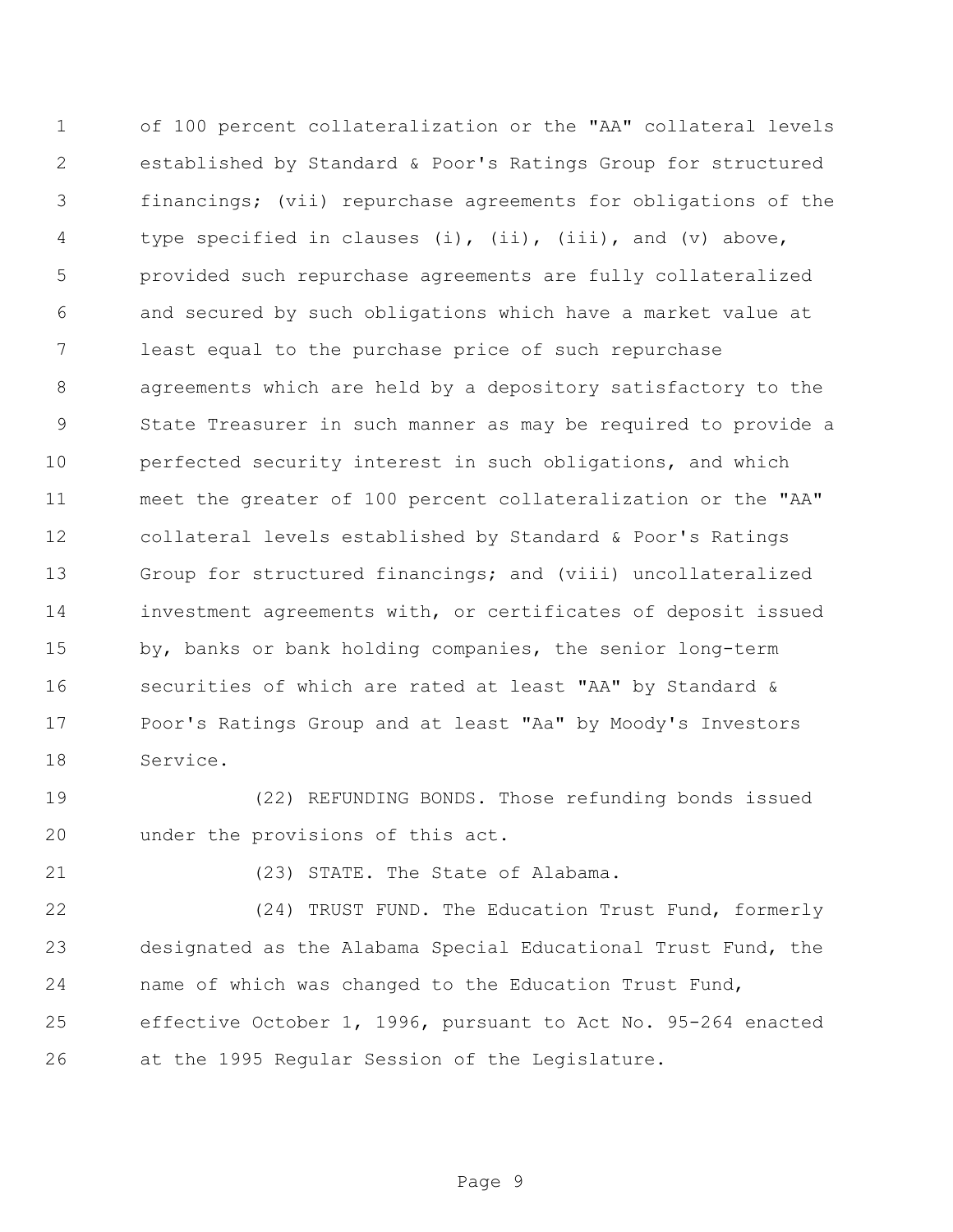Nouns and pronouns when used in this act shall be deemed to include both singular and plural and all applicable genders.

 Section 2. (a) The authority is hereby authorized to sell and issue its bonds in the aggregate principal amount of up to twenty million dollars (\$20,000,000) to provide funds to pay the costs of rebuilding and equipping Murphy High School in Mobile, Alabama, that suffered damage from tornados on December 25, 2012. The bonds authorized in this act to be issued by the authority shall be in addition to all other bonds previously authorized to be issued by the authority, and 12 the powers conferred on the authority by this act are in addition to all other powers heretofore conferred on the 14 authority by acts heretofore enacted by the Legislature.

 (b) Proceeds from the sale of the bonds and the earnings thereon shall be paid out from time to time on orders or warrants issued by or at the direction of the authority. The proceeds from the sale of the bonds and the earnings thereof shall be distributed as follows: Twenty million dollars (\$20,000,000) to the Mobile County School System to pay the cost to rebuild and equip Murphy High School that suffered from tornado damage on December 25, 2012.

 Section 3. The bonds shall be signed by the president or vice president of the authority and the seal of the authority shall be affixed thereto (or a facsimile thereof imprinted thereon) and attested by its secretary. All 27 signatures of the president, vice president, and secretary may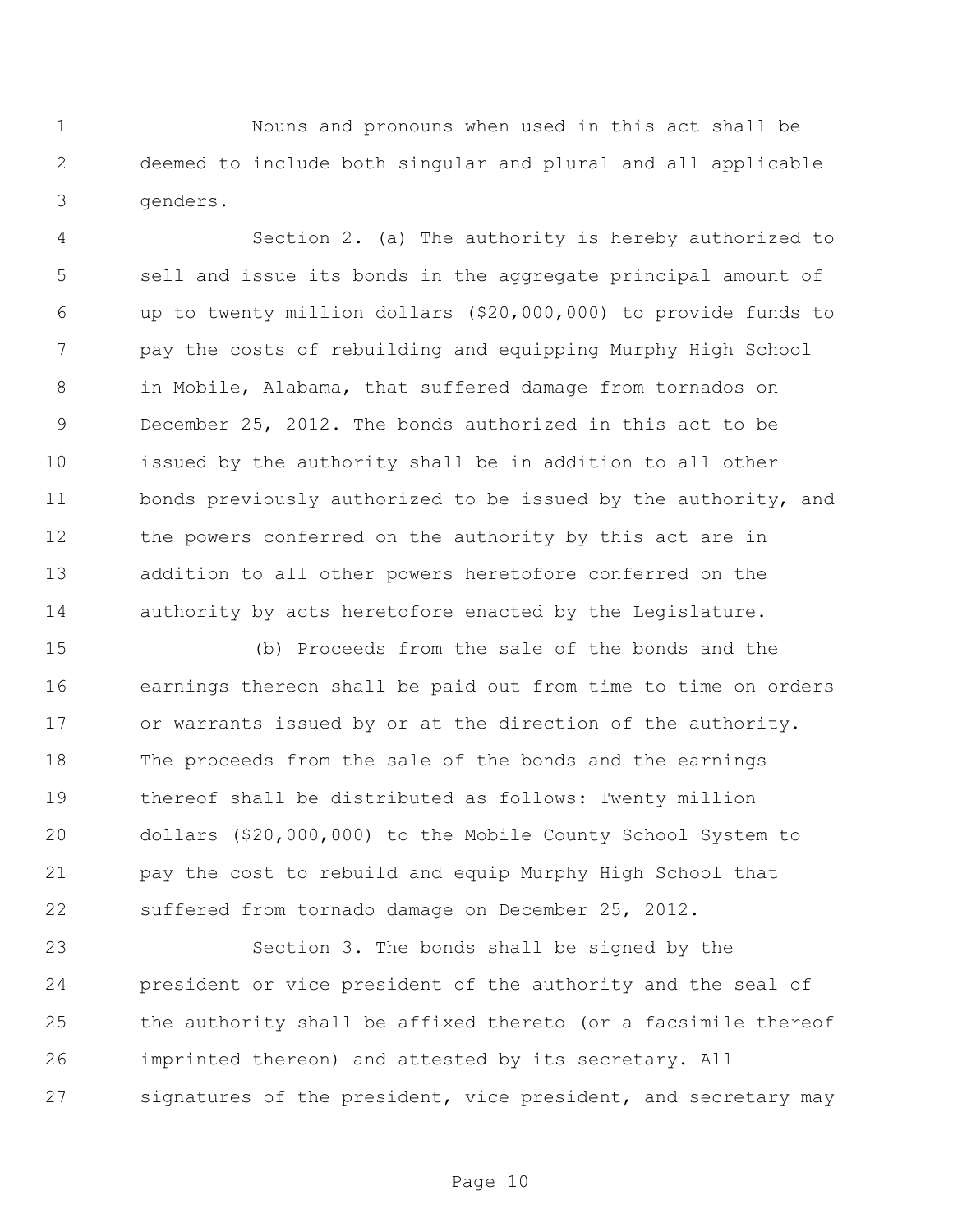1 be facsimile signatures if the authority, in its proceedings with respect to issuance, provides for manual authentication (which may be in the form of a certificate as to registration) of the bonds by a trustee, registrar, or paying agent or by named individuals who are employees of the state and who are assigned to the Finance Department or State Treasurer's Office. All bonds bearing signatures or facsimiles of the signatures of officers of the authority in office on the date of signing thereof shall be valid and binding notwithstanding 10 that before the delivery thereof and payment therefor, any officer whose signature appears thereon shall have ceased to be an officer of the authority. The bonds and the income therefrom shall be exempt from all taxation in the State of Alabama, may be used as security for deposits, and shall be eligible for investments of fiduciary funds, as provided in the 1965 Act. The bonds shall be construed to have all the qualities and incidents of negotiable instruments subject to any registration provisions pertaining to transfers. The authority and the bonds shall be exempt from all laws of the state governing usury including, without limitation, the provisions of Title 8, Chapter 8, Code of Alabama 1975, or any subsequent statute of similar import. The bonds shall be in such form or forms and denomination or denominations and of 24 such tenor and maturities, shall bear such rate or rates of interest payable and evidenced in such manner, may be made subject to redemption prior to their maturities, and may contain provisions not inconsistent with this act, all as may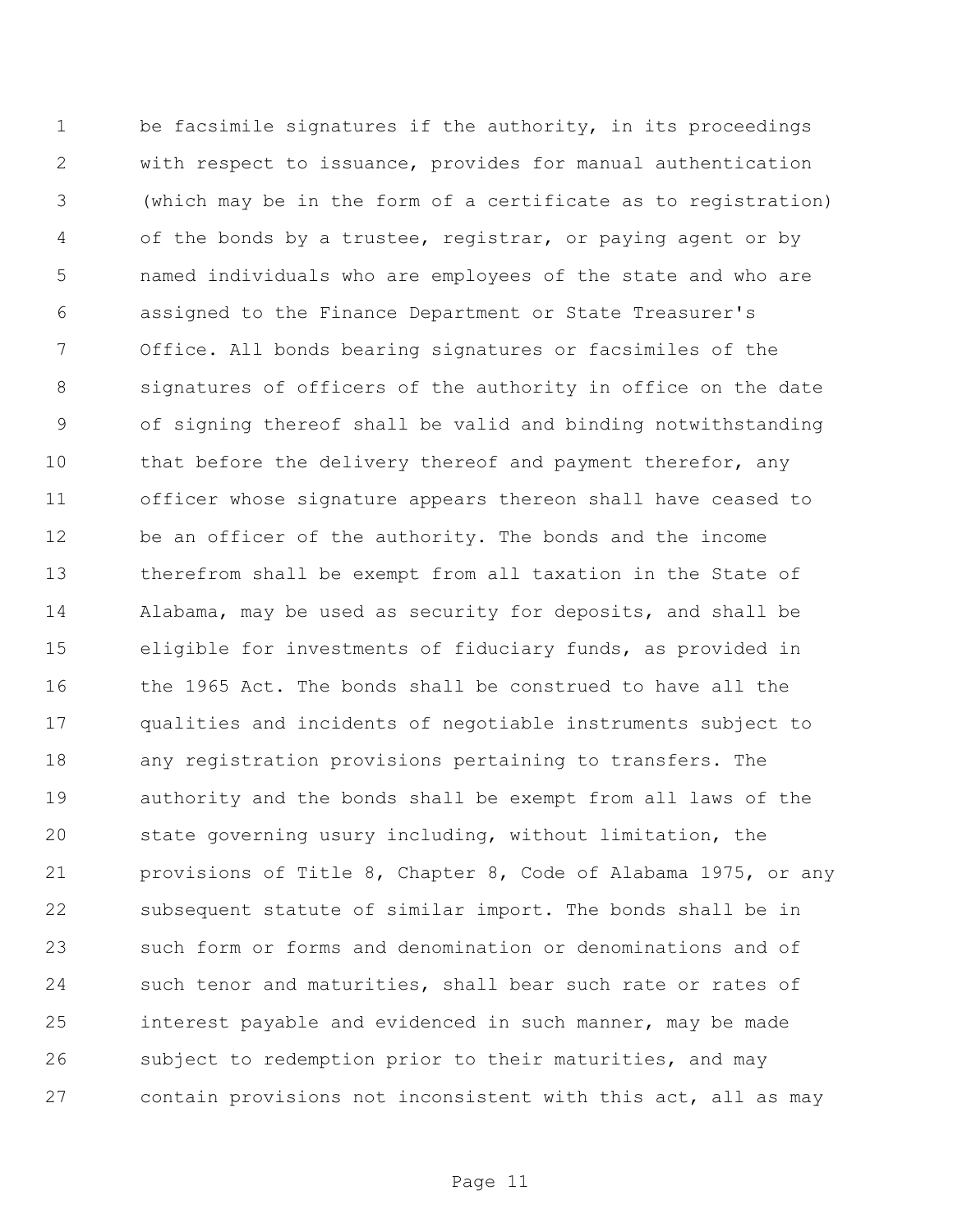be provided by the resolution of the authority under which the bonds may be issued; provided, that no bonds shall have a specified maturity date later than twenty years after their date; and provided further, that those bonds having maturities more than ten years after their date shall be subject to redemption at the option of the authority on any date on and after the tenth anniversary after their date at such redemption price or prices and under such conditions as may be prescribed in the proceedings of the authority under which 10 they are issued. For the purpose of paying the principal of, premium, if any, and interest on the bonds or any refunding bonds, the authority shall designate the State Treasurer or 13 such bank or banks as the authority, in its discretion, determines to be appropriate and desirable. Funds for the payment of debt service shall be transferred by the authority or the State Treasurer on behalf of the authority to the designated paying agent on the actual due date of such 18 principal, premium, if any, or interest.

 Section 4. The bonds may be sold by the authority from time to time in series, and if sold in more than one series, may all be authorized in one initial resolution of the authority with the pledges therefor made by the authority in such initial resolution although some of the details applicable to each series may be specified in the respective resolutions under which the different series are issued. The authority, in the course of establishing, by resolution, a principal amount of bonds to be authorized for sale at any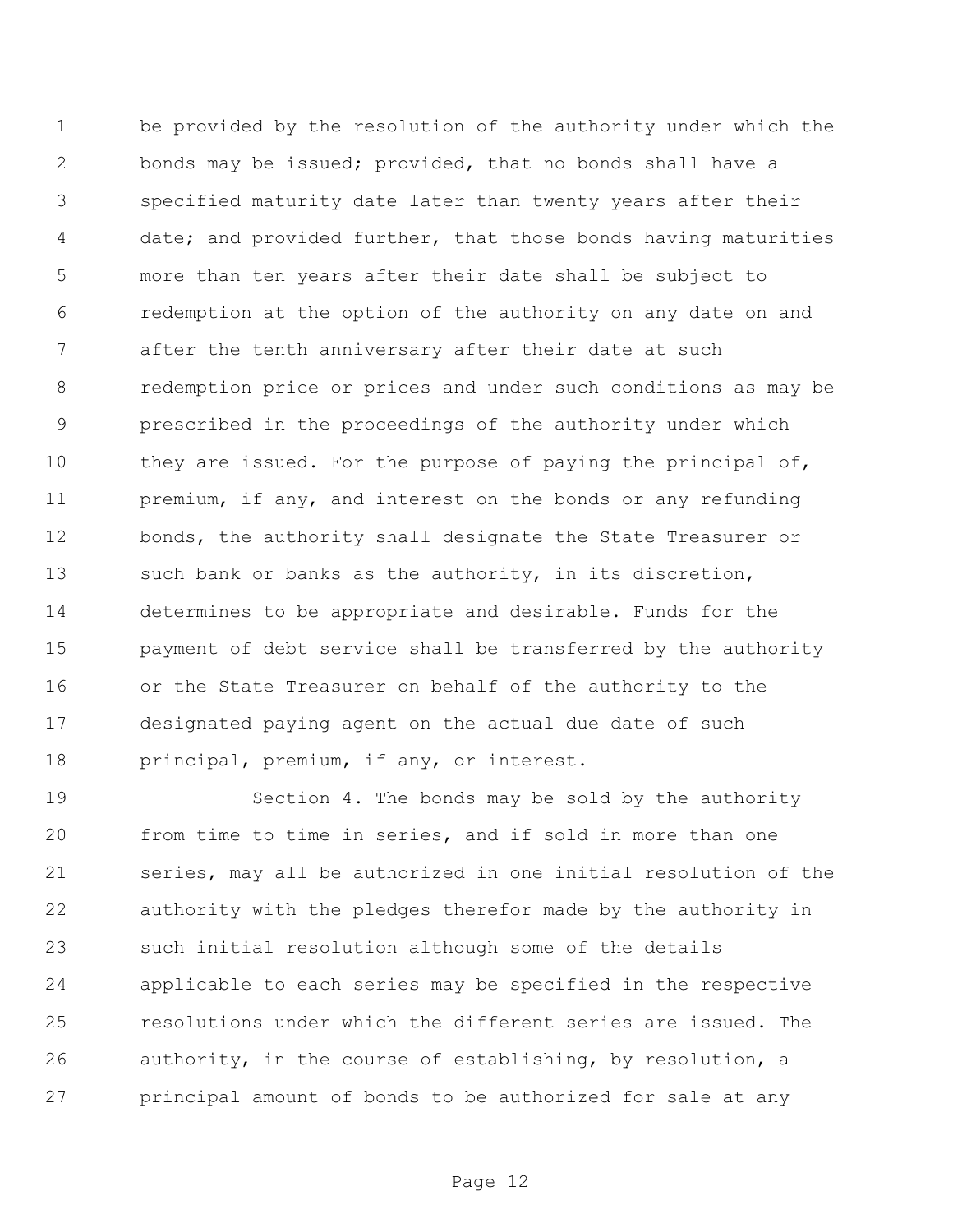1 given time, or to be sold in any series, may take into account the existence of any unexpended proceeds of prior issues of bonds of the authority (and of any other issuer, if such should be deemed by the authority to be relevant), and may structure the portions of the allocations provided for in Section 8 of this act to be distributed from the proceeds of a particular series (constituting less than all the bonds authorized by this act) as the authority deems necessary or prudent in order to enable the authority to comply with any 10 tax covenants that may be required of it, or that may be deemed by it to be prudent to be given by it, in connection with the sale of any series of the bonds. Each series of the bonds shall be sold at competitive bid and at such price or prices and at such time or times as the authority may consider advantageous. Bonds sold by competitive bid must be sold to 16 the bidder whose bid reflects the lowest effective borrowing 17 cost to the authority on the series of the bonds being sold; provided, that if no bid acceptable to the authority is received it may reject all bids. Notice or summary notice of each such sale by competitive bids shall be given by publication in either a financial journal or a financial newspaper published in the City of New York, New York, and also by publication in a newspaper published in the state which is customarily published not less often than five days during each calendar week, each of which notices must be published at least one time not less than ten days prior to the date fixed for the sale or, in the event no bid acceptable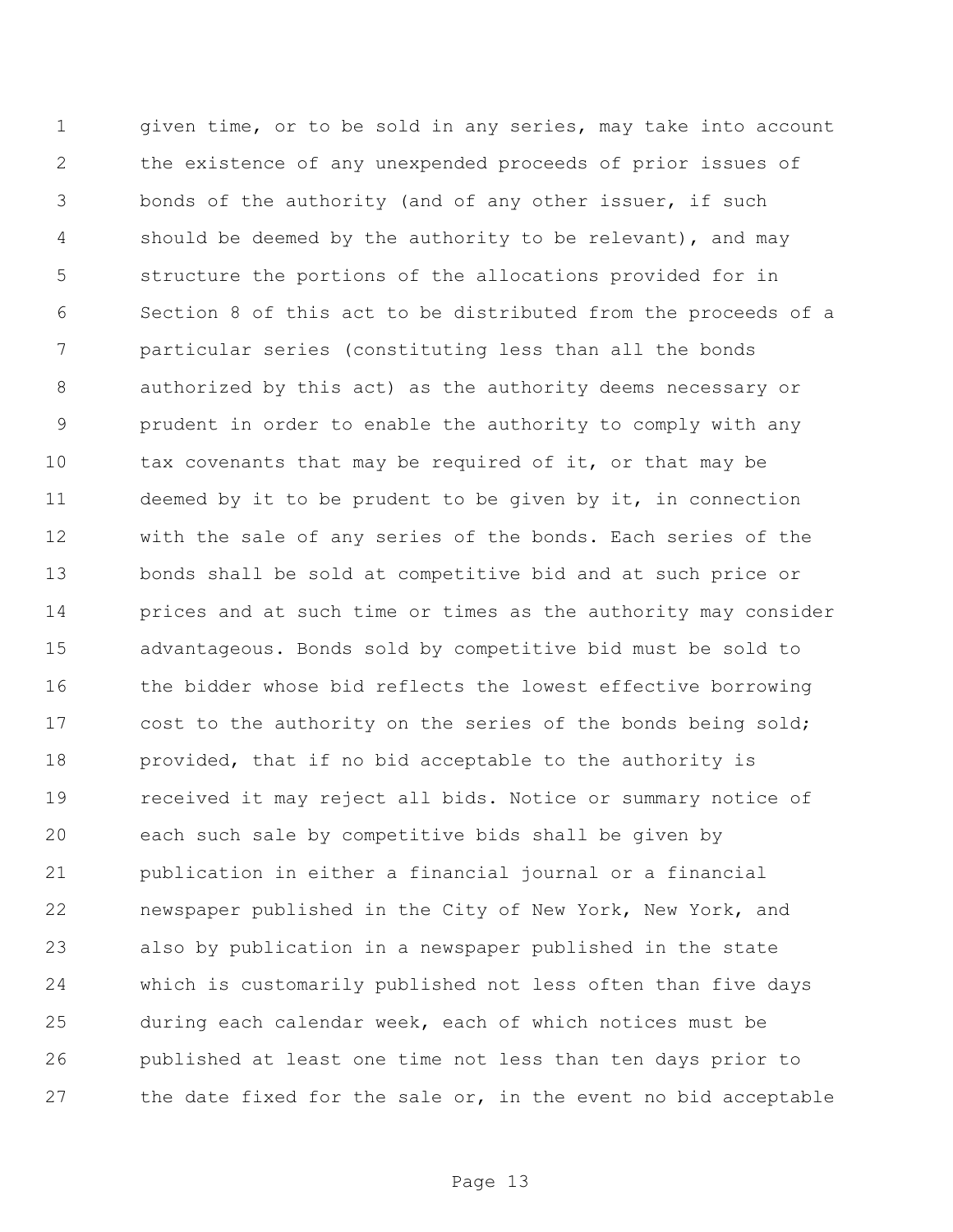to the authority is received at any such sale and the bonds so offered are thereafter reoffered on the same terms and conditions, not less than five days prior to the date fixed for sale. The authority may fix the method and the terms and conditions under which the sale of any series of the bonds may otherwise be held; provided, that the terms and conditions shall not conflict with any requirement of this act. Approval by the Governor of Alabama of the terms and conditions under which any bonds may be issued shall be requisite to their validity. Before any series of the bonds shall be offered for sale by the authority, the Governor shall first determine that the issuance of that series of bonds and the application of the taxes pledged to the payment of the principal of the bonds as they mature and interest thereon as the same shall come due will not impair the adequacy of the trust fund to pay appropriations therefrom and to support the public schools and institutions of higher learning during the period over which the bonds will mature. The Governor's determination shall be in writing signed by the Governor and that determination shall be final and conclusive. Neither a public hearing nor consent of the state Department of Finance or any other department or agency shall be a prerequisite to the issuance of any of the bonds.

 Section 5. For the purpose of providing for payment 25 of the principal of, premium, if any, and interest on the bonds and to accomplish the objectives of this act, there is hereby irrevocably pledged to those purposes, and hereby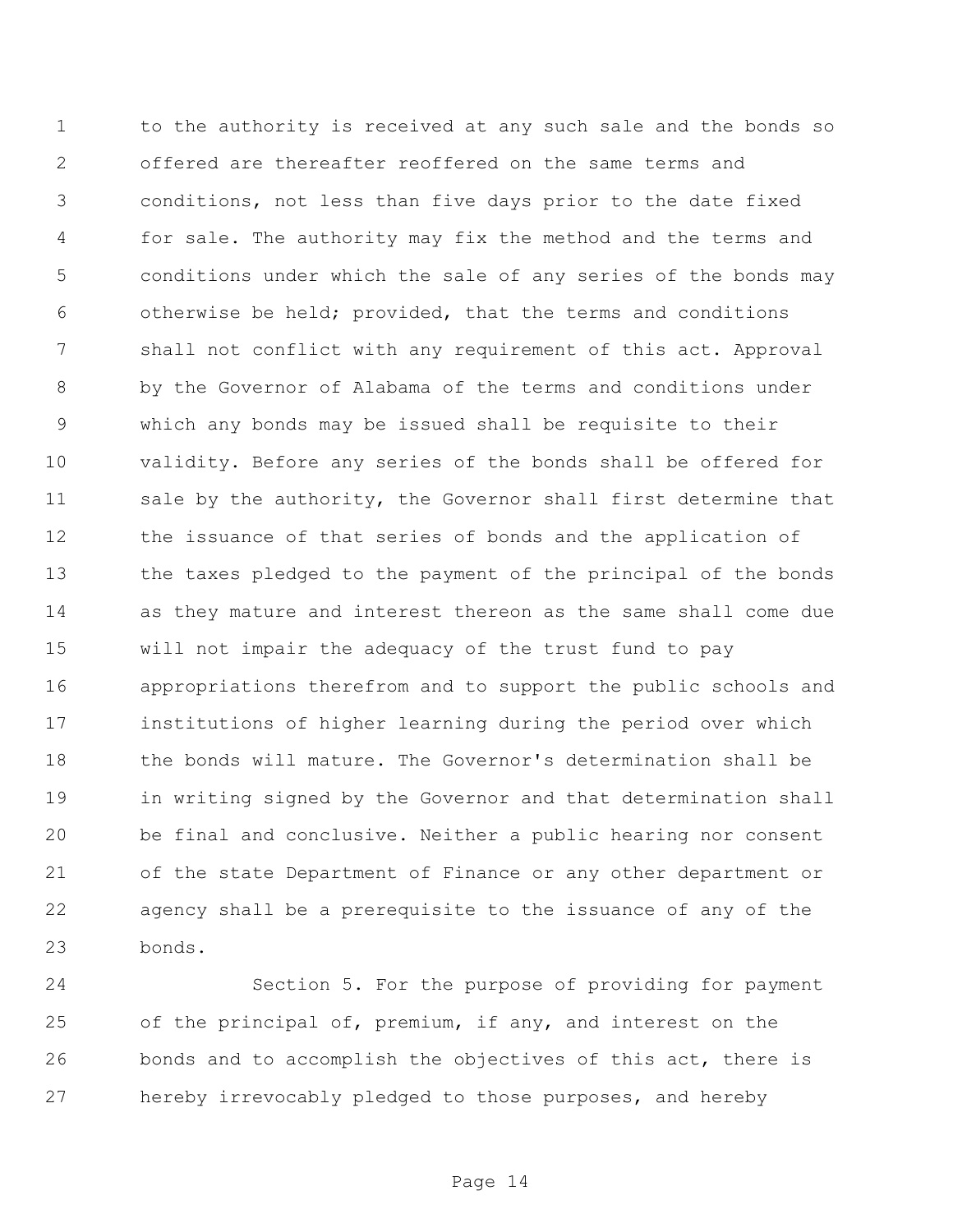appropriated, such amount as may be necessary therefor from the following sources:

 (a) The residue of the receipts from the excise tax ("the utility gross receipts tax") levied by Title 40, Chapter 21, Article 3, Code of Alabama 1975, as amended ("Article 3"), remaining after payment of the expenses of administration and enforcement of Article 3, being that portion of the tax that is required by Article 3 to be deposited in the State Treasury 9 to the credit of the trust fund, after there shall have been taken from the residue the amount necessary to pay at their respective maturities the principal of and interest on those bonds issued by the authority under the 1965 Act, 1971 Acts, the 1973 Act, the 1978 Act, the 1985 Act, the 1990 Act, the 1995 Act, the 1998 Act, the 1999 Act, the 2001 Act, the 2002 Act, the 2003 Act, the 2007 Act, the 2010 Act, or this act that may be outstanding at the time of the delivery of the 17 respective series of the bonds authorized herein;

 (b) The residue of the receipts from the excise tax ("the utility service use tax") levied by Title 40, Chapter 21, Article 4, Code of Alabama 1975 ("Article 4"), remaining after payment of the expenses of administration and enforcement of Article 4, being that portion of the tax that is required by Article 4 to be deposited in the State Treasury 24 to the credit of the trust fund, after there shall have been taken from the residue the amount necessary to pay at their respective maturities the principal of and interest on those bonds issued by the authority under the 1965 Act, the 1971

Page 15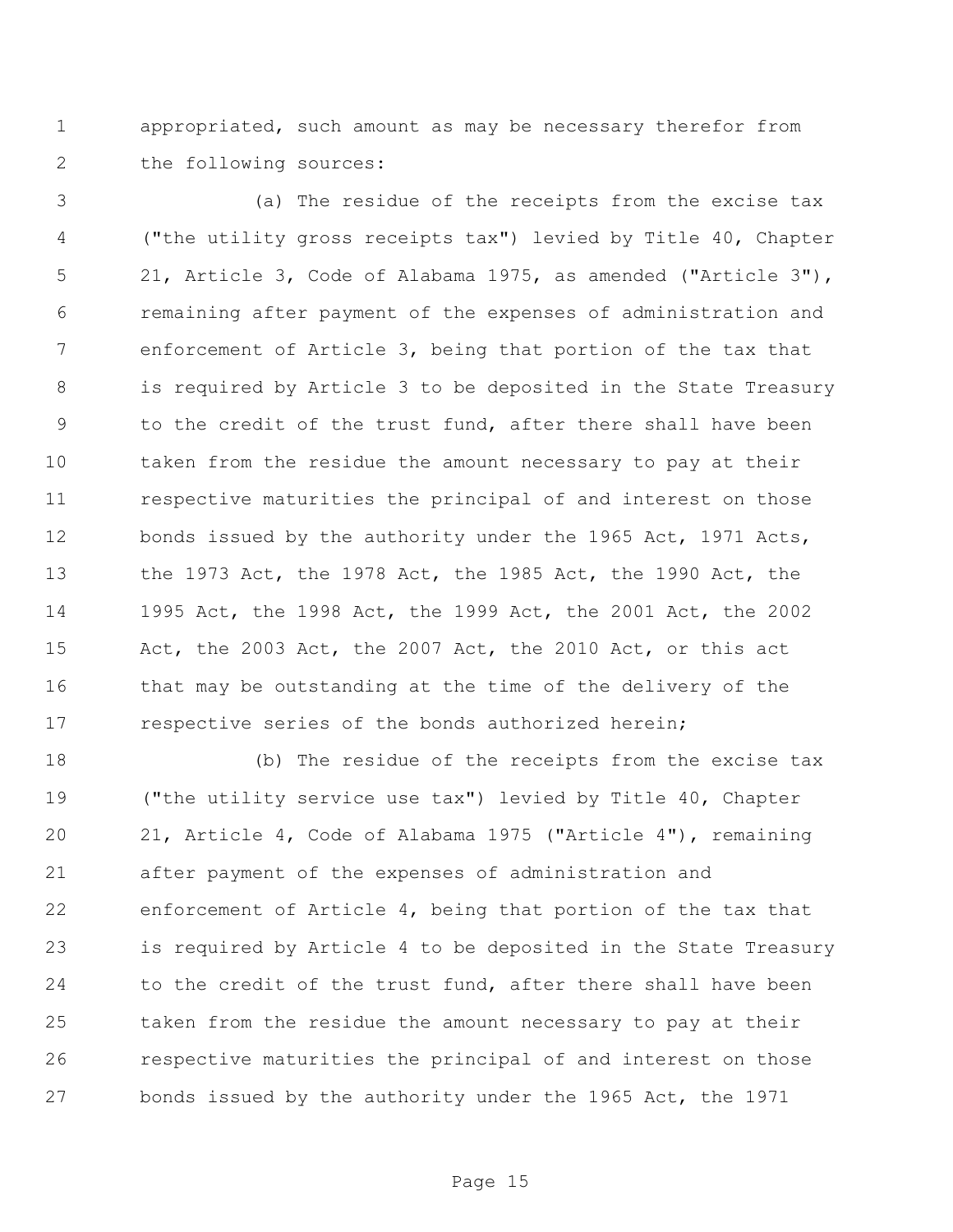Acts, the 1973 Act, the 1978 Act, the 1985 Act, the 1990 Act, the 1995 Act, the 1998 Act, the 1999 Act, the 2001 Act, the 2002 Act, the 2003 Act, the 2007 Act, the 2010 Act, or this act that may be outstanding at the time of the delivery of the respective series of the bonds authorized herein;

 (c) To the extent and to the extent only that the revenues appropriated in the foregoing subsections (a) and (b) of this section may not be sufficient to pay at their respective maturities the principal of, premium, if any, and interest on the bonds, the residue of the receipts from the excise tax ("the sales tax") levied by Title 40, Chapter 23, Article 1, Division 1, Code of Alabama 1975, as amended ("Article 1"), after there shall have been taken from the residue the amounts appropriated for other educational purposes in Section 40-23-35, Code of Alabama 1975 (which residue constitutes that portion of the receipts from the sales tax that is now required by law to be paid into the trust fund), and after there shall have been taken from the residue amounts sufficient to meet all prior charges on the residue including such amounts as may be necessary to pay at their respective maturities the principal of and interest on 22 those bonds issued by the authority under the 1965 Act, the 1971 Acts, the 1973 Act, the 1978 Act, the 1985 Act, the 1990 Act, the 1995 Act, the 1998 Act, the 1999 Act, the 2001 Act, the 2002 Act, the 2003 Act, the 2007 Act, the 2010 Act, or 26 this act that may be outstanding at the time of the delivery 27 of the respective series of the bonds authorized herein; and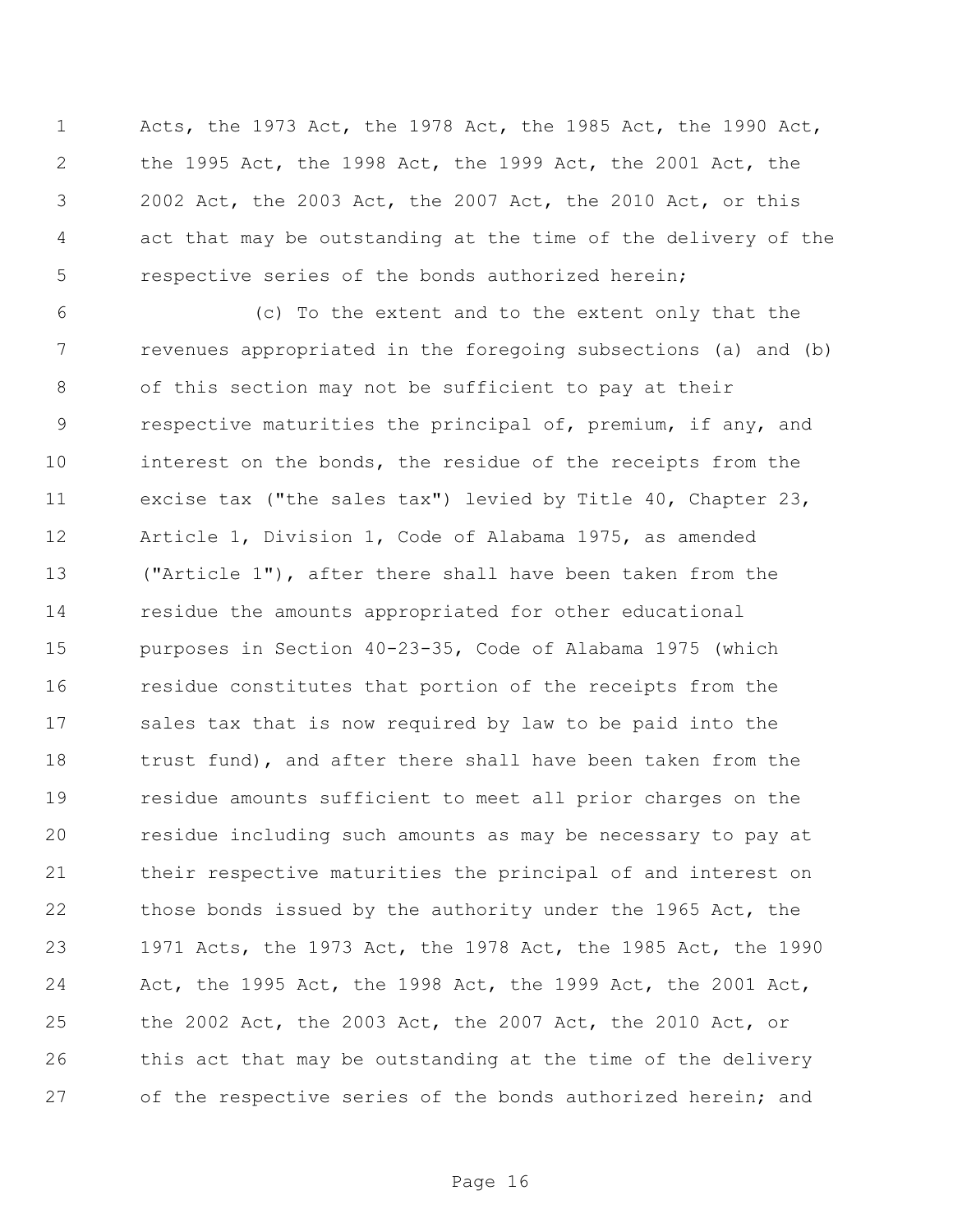(d) To the extent and to the extent only that the revenues appropriated in the foregoing subsections (a), (b), and (c) of this section may not be sufficient to pay at their respective maturities the principal of, premium, if any, and the interest on the bonds, the residue of the receipts from the excise tax ("the use tax") levied by Title 40, Chapter 23, Article 2, Code of Alabama 1975, as amended ("Article 2"), after there shall have been taken from the residue the amount necessary to meet the expenses of the state Department of Revenue in collecting the use tax (which residue constitutes that portion of the receipts from the use tax that is now required by law to be paid into the trust fund), and after there shall have been taken from the residue such amounts as may be necessary to meet all prior charges on the use tax including the amounts sufficient to pay at their respective maturities the principal of and interest on those outstanding bonds referred to in subsection (c) of this section.

 (e) All monies hereby appropriated and pledged shall constitute a sinking fund for the purpose of paying the principal of, premium, if any, and interest on the bonds. The State Treasurer is authorized and directed to pay at their respective maturities the principal of, premium, if any, and interest on the bonds out of this fund and out of the residues of the tax receipts herein appropriated and pledged for the benefit of the bonds, and is further authorized and directed to set up and maintain appropriate records pertaining thereto.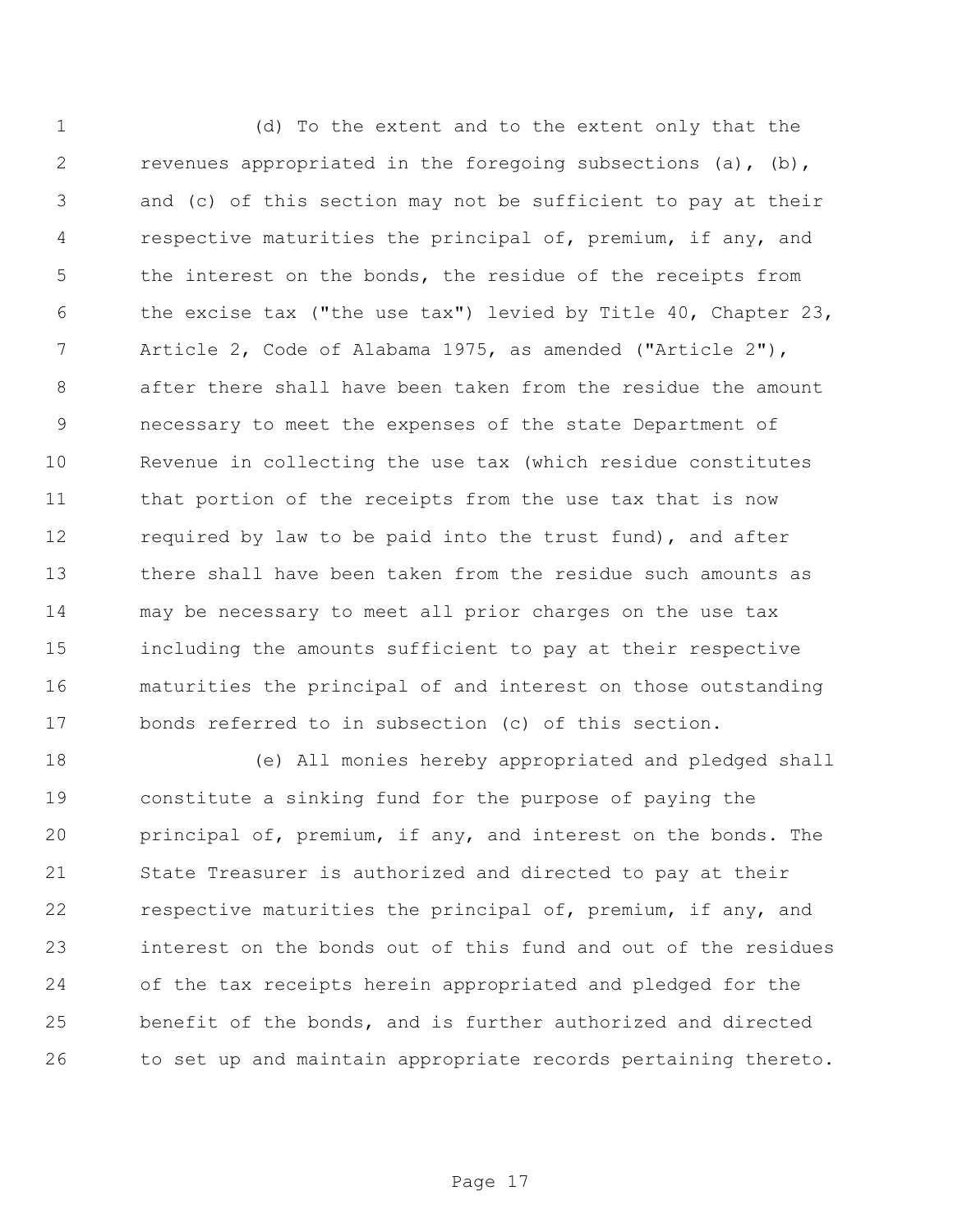Section 6. The bonds shall not be general obligations of the authority but shall be limited obligations payable solely out of the residues of the tax receipts appropriated and pledged in Section 5. All bonds issued by the authority pursuant to the provisions of this act shall be solely and exclusively obligations of the authority and shall not constitute or create an obligation or debt of the state. 8 As security for the payment of the principal of, premium, if any, and interest on the bonds, the authority is hereby authorized and empowered to pledge the residues of the tax receipts that are appropriated and pledged in Section 5 hereof for such purposes. All such pledges made by the authority shall take precedence in the order of the adoption of the resolutions containing the pledges. All such pledges shall be prior and superior to any pledges that may be made for any refunding bonds hereafter issued by the authority under the provisions of any of the 1965 Act, the 1971 Acts, the 1973 Act, the 1978 Act, the 1985 Act, the 1990 Act, the 1995 Act, the 1998 Act, the 1999 Act, the 2001 Act, the 2002 Act, the 2003 Act, the 2007 Act, the 2010 Act, or any other act heretofore enacted.

 Section 7. For the purpose of refunding any bonds or refunding bonds of the authority issued under the provisions of this act, the 1965 Act, the 1971 Acts, the 1973 Act, the 1978 Act, the 1985 Act, the 1990 Act, the 1995 Act, the 1998 Act, the 1999 Act, the 2001 Act, the 2002 Act, the 2003 Act, the 2007 Act, the 2010 Act, or any other act previously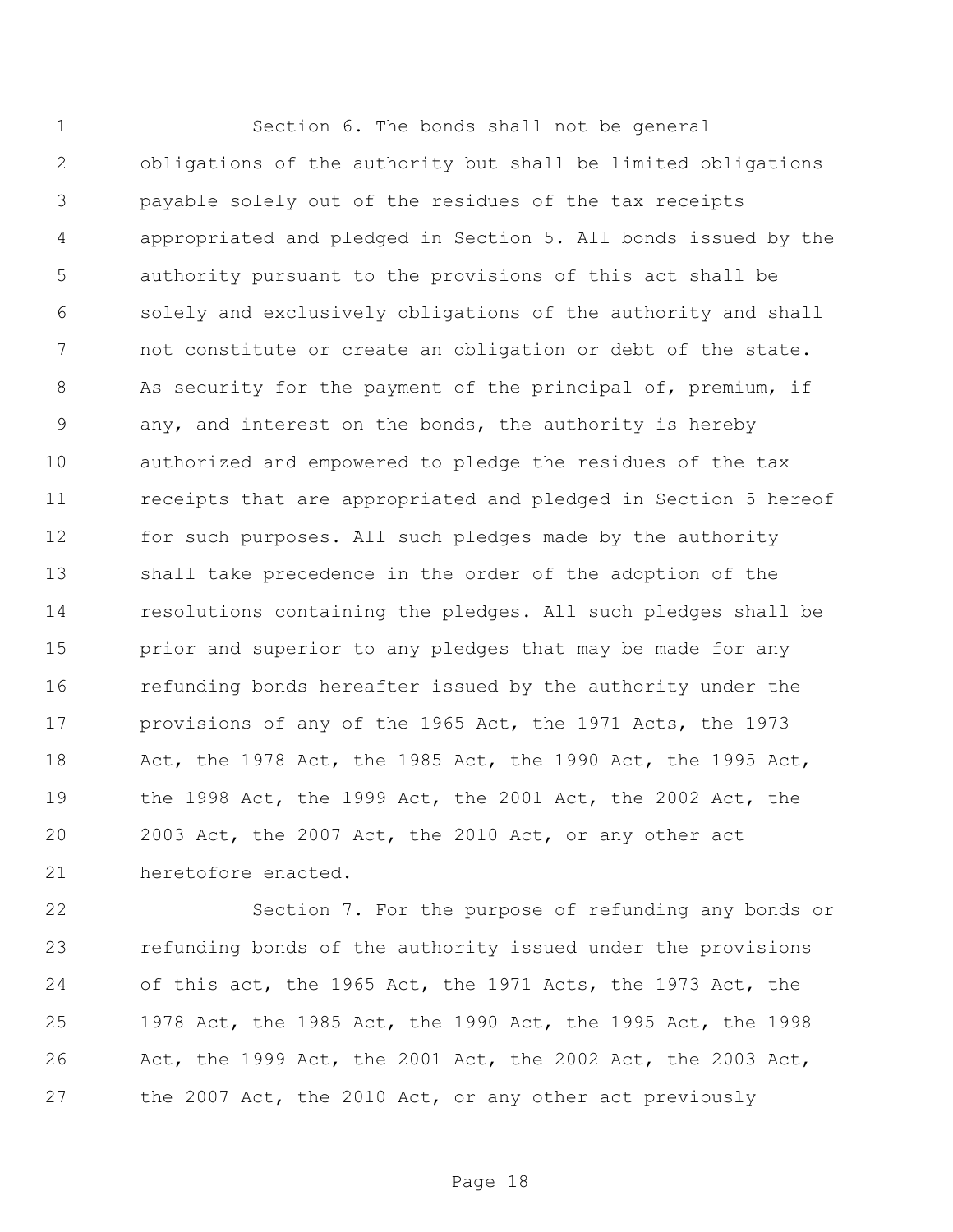enacted, or any combination thereof, whether such refunding shall occur before, at or after the maturity of the bonds refunded and for the purpose of paying all premiums and expenses of the refunding (including, but not limited to, attorneys' fees, costs of printing the refunding bonds, fiscal agents' fees, and accountants' fees), the authority is hereby authorized to sell and issue its refunding bonds. Such refunding bonds may be sold and issued from time to time, at public sale, on sealed bids and on such other terms and conditions as the authority shall determine to be advantageous and shall adopt and provide for in its proceedings for the 12 sale and issuance of such refunding bonds. Provided, however, that no refunding bonds shall be issued unless the present value of all debt service on the refunding bonds (computed with a discount rate equal to the true interest rate of the refunding bonds and taking into account all underwriting discount and other issuance expenses) shall not be greater than 97 percent of the present value of all debt service on the bonds to be refunded (computed using the same discount rate and taking into account the underwriting discount and other issuance expenses originally applicable to such bonds) determined as if such bonds to be refunded were paid and retired in accordance with the schedule of maturities (considering mandatory redemption as scheduled maturity) provided at the time of their issuance. Provided further that 26 the average maturity of the refunding bonds, as measured from the date of issuance of such refunding bonds, shall not exceed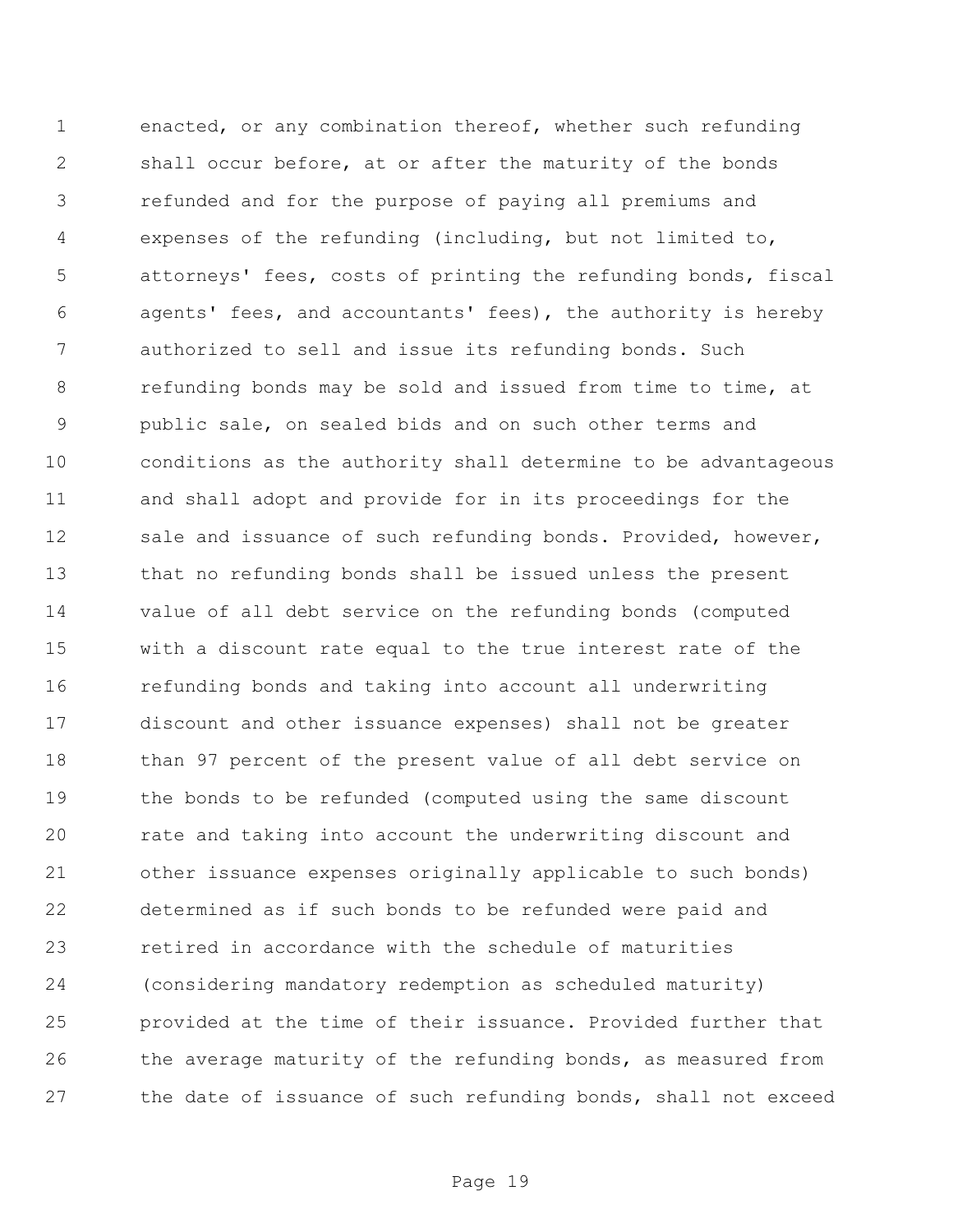by more than three years the average maturity of the bonds to be refunded, as also measured from such date of issuance, with the average maturity of any principal amount of bonds to be determined by multiplying the principal of each maturity by the number of years (including any fractional part of a year) intervening between such date of issuance and each such maturity, taking the sum of all such products, and then dividing such sum by the aggregate principal amount of bonds for which the average maturity is to be determined. For the purpose of providing funds to enable the authority to pay at 11 their respective maturities the principal of, premium, if any, and interest on the refunding bonds issued under this act, the authority is hereby authorized to pledge irrevocably for such purpose, and there is hereby appropriated for such purpose, such amount as may be necessary of the residues of the receipts from the excise taxes pledged and appropriated in subsections (a), (b), (c), and (d) of Section 5 of this act, any reserves or sinking funds established by the authority, as well as revenues of the authority from any other sources specified in the proceedings wherein the refunding bonds are authorized to be issued. Pending the application of the proceeds of refunding bonds issued in accordance with this section, the proceeds, together with investment earnings therefrom, and amounts in any sinking fund, together with investment earnings thereon, may be held by the State Treasurer as treasurer of the authority in trust, or may be deposited by the State Treasurer in trust, on such terms as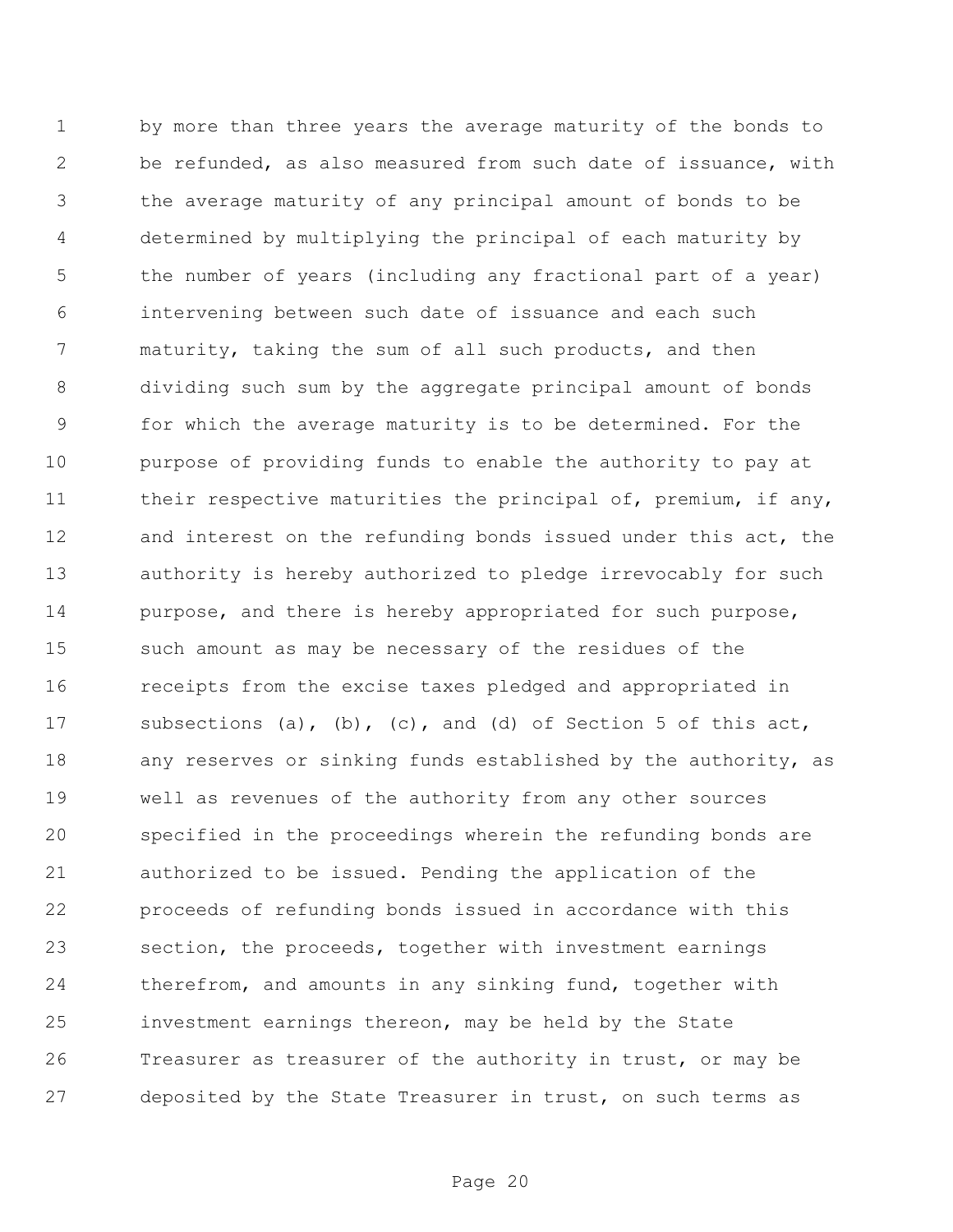the State Treasurer and the authority shall approve, with a trustee or escrow agent, which trustee or escrow agent shall be a banking institution or trust company authorized to exercise trust powers in Alabama, for investment in permitted investments. Proceeds of refunding bonds shall be so invested and applied as to assure that the principal, interest, and redemption premium, if any, on the bonds being refunded shall be paid in full on the respective maturity, redemption, or interest payment dates. Refunding bonds issued by the authority shall not be general obligations of the authority but shall be payable solely from the sources specified in this act and in the proceedings whereby the refunding bonds are authorized to be issued. All refunding bonds issued by the authority shall be solely and exclusively obligations of the authority and shall not create debts of the State of Alabama. The faith and credit of the State of Alabama shall never be pledged for the payment of any refunding bonds issued by the authority under this act. The authority may contract with respect to the safekeeping and application of the refunding bonds and other funds included therewith and the income therefrom which may be any bank or trust company authorized to exercise trust powers and located within and/or without the state. All other provisions of this act shall apply to the refunding bonds issued hereunder except (a) the limitation contained in Section 2 of this act on the amount of bonds that may be issued under this act and (b) the provisions of Section 8 of this act. All pledges made by this act or by the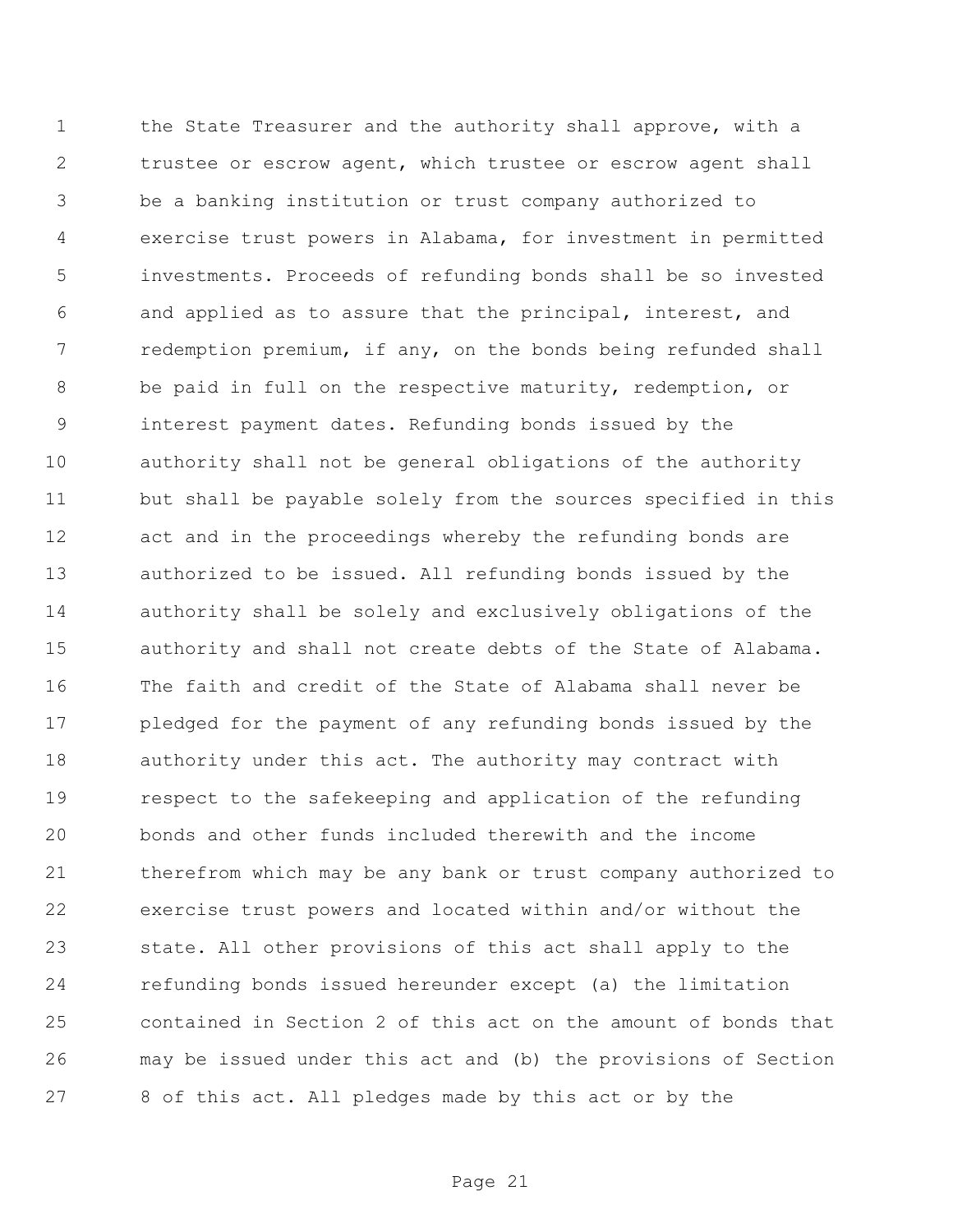authority pursuant to the provisions of this act, for the benefit of refunding bonds issued under this act, and all such pledges for the benefit of refunding bonds which may be issued to refund any bonds issued under any of the 1965 Act, the 1971 Acts, the 1973 Act, the 1978 Act, the 1985 Act, the 1990 Act, the 1995 Act, the 1998 Act, the 1999 Act, the 2001 Act, the 2002 Act, the 2003 Act, the 2007 Act, the 2010 Act, or this act, shall take precedence in the order of the adoption of the resolutions authorizing the issuance of such refunding bonds. Bonds refunded prior to their maturity with the proceeds of refunding bonds shall be deemed paid and the pledges herein and by the authority made for the payment thereof defeased if the authority, in its proceedings regarding issuance of the refunding bonds shall provide for and establishes a trust or escrow fund comprised of monies or government securities, or 16 both, sufficient to pay, when due, the entire principal of, 17 premium, if any, and interest on the bonds to be refunded 18 thereby; provided, that such government securities shall not be subject to redemption prior to their maturities other than at the option of the holder thereof. Upon the establishment of such a trust or escrow fund, the refunded bonds shall no longer be deemed to be outstanding, shall no longer be secured by the funds pledged therefore in Section 5 of this act, shall no longer be obligations of the authority and shall be secured solely by and payable from monies and government securities deposited in such trust or escrow fund.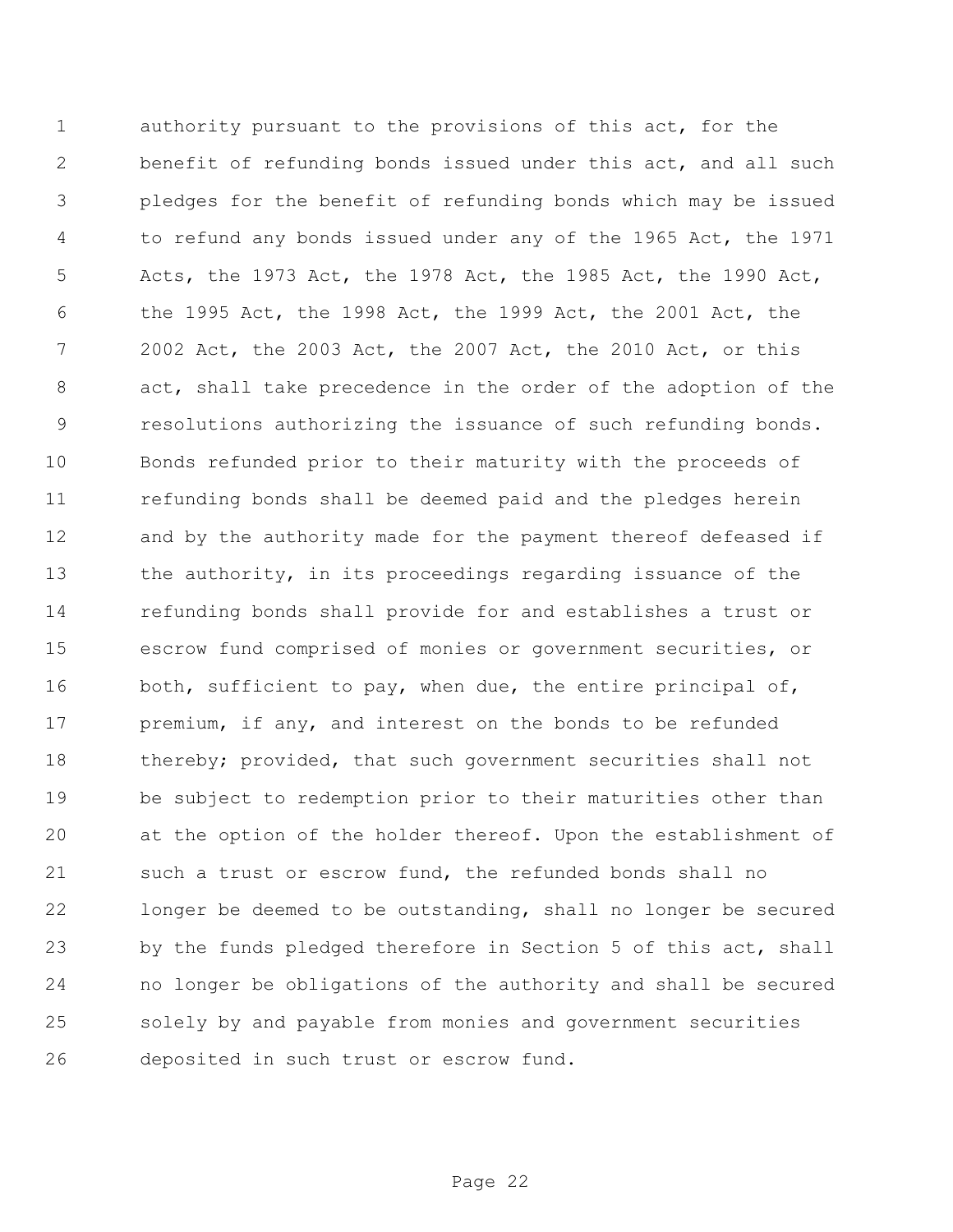Section 8. (a) The proceeds derived from each sale of the bonds issued pursuant to this act shall be deposited into the State Treasury and shall be carried in a separate fund therein for the account of the authority, which shall pay the expenses of issuance therefrom. The expenses of issuance of the bonds shall be prorated among the recipients of the proceeds from the sale of the bonds in the same proportions as the allocations received of the proceeds thereunder. The proceeds from the sale of the bonds remaining after payment of the expenses of issuance thereof shall be retained in the funds and, until they are paid out, shall be invested by the State Treasurer at the direction of the authority in permitted investments maturing at such time or times as the authority shall direct.

 (b) Proceeds from the sale of the bonds and the earnings thereon shall be paid out from time to time on orders or warrants issued by or at the discretion of the authority 18 for the purposes specified in this act.

 Section 9. Not later than three years following allocation of bond proceeds as provided herein, the authority shall review the status of any unexpended allocations, and, at its sole discretion, determine if unexpended allocations or any portion thereof shall revert to the authority.

 Section 10. Notwithstanding any of the foregoing and in addition to all powers heretofore granted to the authority, the authority is hereby expressly authorized to use the proceeds derived from the sale of bonds and income on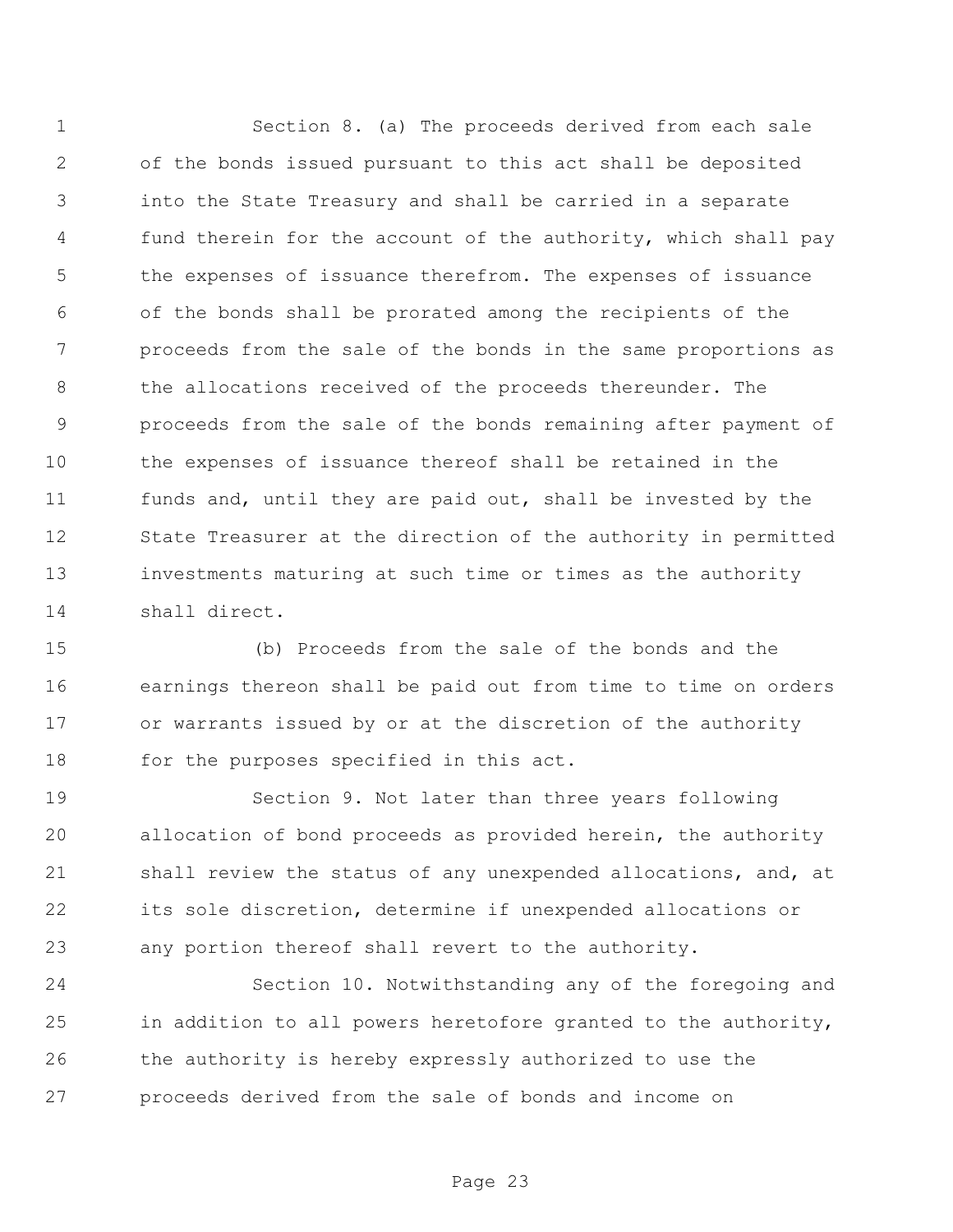permitted investments in accordance with the provisions of this act. Additionally, the authority is hereby expressly permitted to pay to the Department of Finance and the State Treasurer's Office, from time to time and from any funds available to the authority, amounts to offset costs incurred in the administration of the business of the authority. The cost of such compensation shall be prorated among the recipients of proceeds of the bonds in the same manner as the expenses of issuance of the bonds are required hereby to be prorated.

 Section 11. The authority shall hire or contract with businesses or individuals which reflect the racial and ethnic diversity of the state.

 Section 12. The authority shall have the power to make such payments to the United States of America as the board of directors of the authority deems necessary to cause 17 the interest on any bonds of the authority, including the bonds, to be and remain exempt from, or excludible from gross income for purposes of, federal income taxation. The authority shall have the power to make such agreements respecting the investment of funds of the authority as the authority shall deem necessary in order that the interest income on bonds of the authority be and remain exempt from, or excludible from gross income for purposes of, federal income taxation.

 Section 13. The authority is authorized to pay out of proceeds of any series of bonds the costs and expenses incurred in connection with the issuance of such bonds,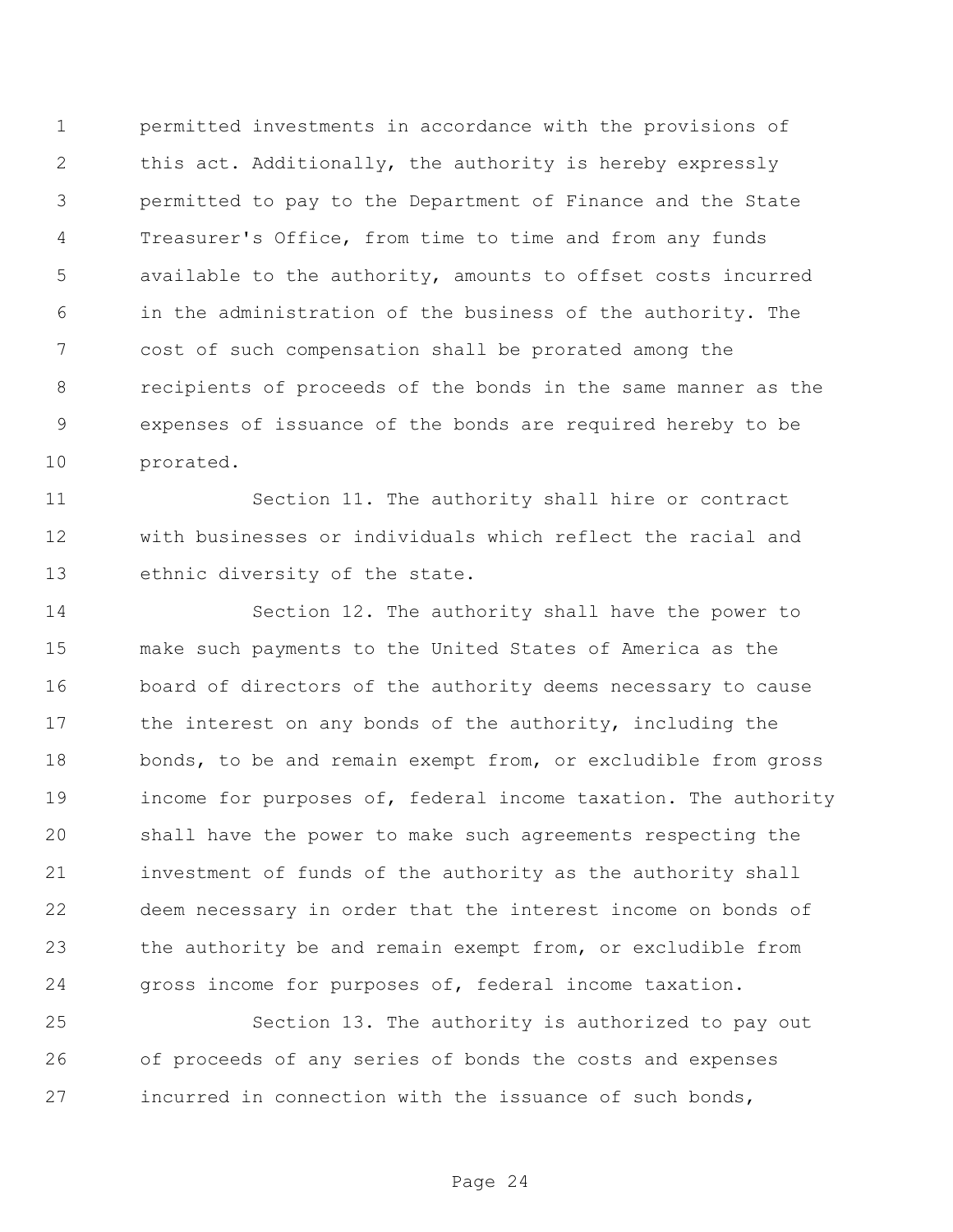including without limitation legal and accounting fees and expenses, fees, and expenses of any financial or fiscal advisor employed by the authority, printing costs, rating agency fees, and premiums or charges for any credit enhancement or liquidity providers. Notwithstanding any provision of this act or the 1965 Act, in appointing, employing, or contracting with attorneys, fiscal advisors, trustees, paying agents, investment bankers, banks and underwriters, the authority may appoint, employ, or contract with firms whose principal offices are located without and/or within Alabama. The authority shall hire or contract with attorneys, fiscal advisors, trustees, paying agents, investment bankers, banks and underwriters which shall reflect 14 the racial and ethnic diversity of the state. The authority shall issue requests for proposals for attorneys, fiscal advisors, trustees, paying agents, investment bankers, banks, and underwriters. The authority shall evaluate each proposed bid publicly and award each contract publicly. Minutes of the authority's meeting shall record the reasons for awarding each contract.

 Section 14. In the event any section, sentence, clause or provision of this act shall be declared invalid by a court of competent jurisdiction, such action shall not affect the validity of the remaining sections, sentences, clauses, or provisions of this act, which shall continue effective.